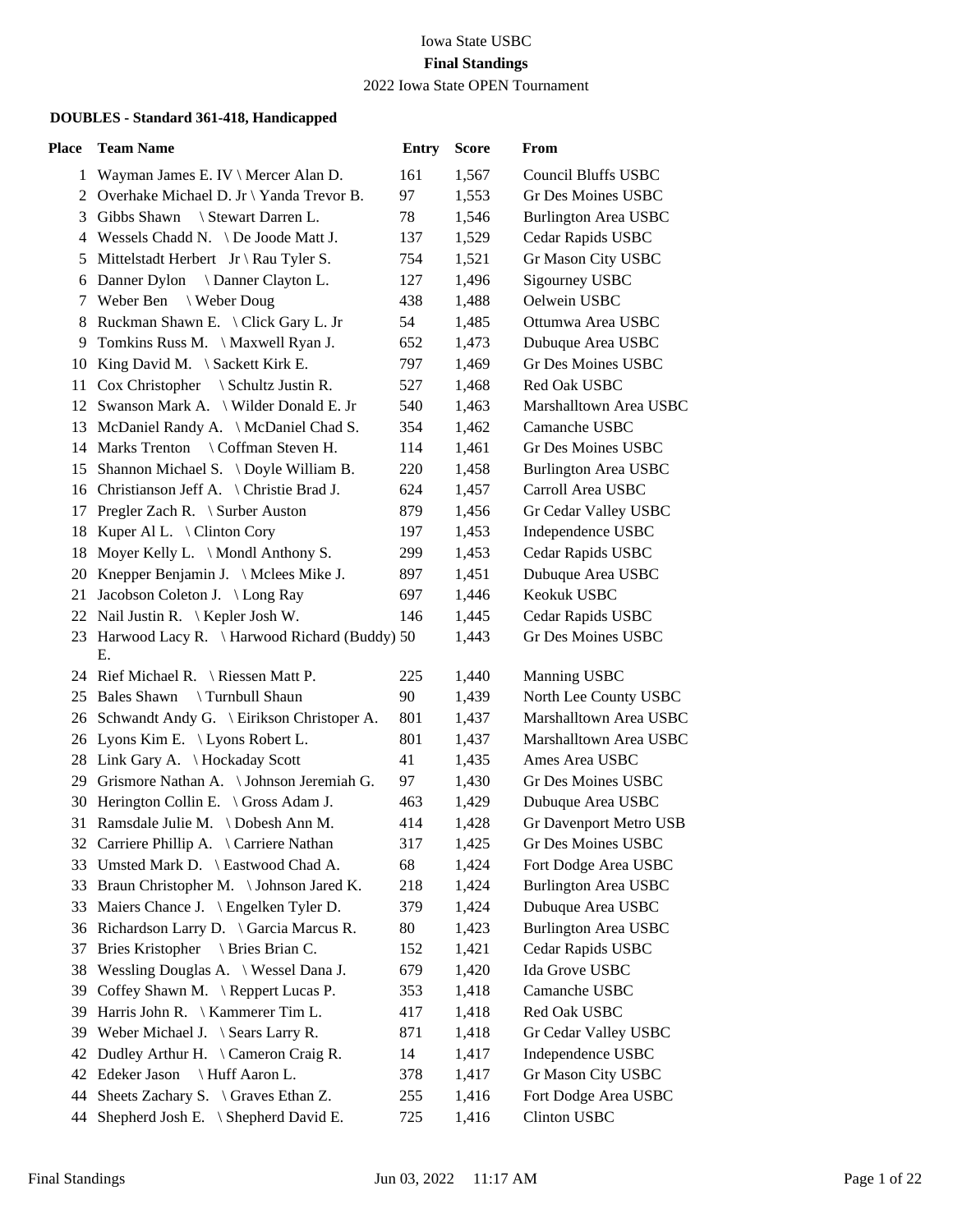2022 Iowa State OPEN Tournament

| Place | <b>Team Name</b>                                   | <b>Entry</b> | <b>Score</b> | From                          |
|-------|----------------------------------------------------|--------------|--------------|-------------------------------|
|       | 46 Stokka John C. \ Steinmetz Lance R.             | 665          | 1,414        | Gr Des Moines USBC            |
|       | 47 Beck Brandon R. \ Clark James A.                | 633          | 1,413        | Gr Des Moines USBC            |
| 47    | Mitchell David \ Dobson Chad V.                    | 740          | 1,413        | Ames Area USBC                |
|       | 49 Forgy Matt J. \ Jones Jason R.                  | 113          | 1,412        | Gr Des Moines USBC            |
| 49    | Schmitz Benjamin V. \ Begalske Ryan A.             | 887          | 1,412        | Gr Cedar Valley USBC          |
| 51    | Jacobsen Josh J. \ Knight Josh W.                  | 522          | 1,411        | Independence USBC             |
|       | 52 Promnitz Paul W. \ Snitker Ryan A.              | 345          | 1,409        | Waukon USBC                   |
|       | 53 McKee Dylan T. \ McKee Joey M.                  | 20           | 1,407        | Gr Mason City USBC            |
|       | 53 Cottrell Jesse M. \Cottrell Justin A.           | 768          | 1,407        | Cedar Rapids USBC             |
|       | 55 Fishnick Eric M. \ Beery Allen R. Jr            | 12           | 1,406        | Gr Des Moines USBC            |
| 55    | Pieper Erin N. $\setminus$ Clark Don L.            | 445          | 1,406        | <b>Iowa City USBC</b>         |
| 55    | Moyers Adam B. $\setminus$ Cox Matt J.             | 490          | 1,406        | <b>Burlington Area USBC</b>   |
|       | 55 Braga Emily K. \ Stice Melanie E.               | 673          | 1,406        | Jasper County USBC            |
|       | 59 Biel Todd A. \ Slater Daniel M.                 | 113          | 1,405        | Gr Des Moines USBC            |
| 59    | Smith Tim J. $\S$ pencer David E.                  | 179          | 1,405        | <b>Belmond USBC</b>           |
|       | 59 Jacobs Rick U. \ Moody Steven J.                | 759          | 1,405        | Dubuque Area USBC             |
|       | 62 Dodson Cliff L. \Nichols Rod                    | 52           | 1,404        | Keokuk USBC                   |
| 62    | Benjamin Gary L. \ Svendsen Brett M.               | 659          | 1,404        | Gr Des Moines USBC            |
|       | 62 Case Michael W. \ Sinnott James T.              | 701          | 1,404        | Cedar Rapids USBC             |
|       | 65 Kunkle Brian \ Sommerfelt Dillon                | 438          | 1,402        | Oelwein USBC                  |
|       | 66 Lindstrom Bob C. \ Weirup Chad R.               | 334          | 1,401        | Maquoketa USBC                |
|       | 66 Lubka Drew \ Fangman Abigail N.                 | 879          | 1,401        | Gr Cedar Valley USBC          |
|       | 68 Gingerich Nicholas S. \ Hightower Mark D. Jr497 |              | 1,400        | Muscatine USBC                |
|       | 69 Brown Dan J. \ Schwarting Arthur C.             | 446          | 1,399        | <b>Iowa City USBC</b>         |
|       | 70 Marion Chad R. \ Lehr Jeremiah J.               | 109          | 1,398        | Cedar Rapids USBC             |
|       | 70 Rathke Daniel \ Maurice Eric A.                 | 160          | 1,398        | <b>Council Bluffs USBC</b>    |
|       | 70 Fuessley Joshua D. \ Obiedzinski Andy O.        | 301          | 1,398        | Cedar Rapids USBC             |
|       | 70 Schuler Daniel J. \ Brinker John J.             | 874          | 1,398        | Gr Cedar Valley USBC          |
|       | 74 Brashaw Rodney J. \ Swaim Shawn L.              | 49           | 1,397        | <b>Clinton USBC</b>           |
|       | 74 Hotek Zachary W. \Chapman Josh T.               | 131          | 1,397        | Gr Des Moines USBC            |
|       | 74 Wilhelm Curtis W. \ Ransom Brian J.             | 333          | 1,397        | Dubuque Area USBC             |
| 77    | Jensen Glenn L. \ Geurink Tyler J.                 | 609          | 1,396        | <b>Gr Davenport Metro USB</b> |
|       | 77 Gottschalk David E. \ Brandt Ivan V.            | 862          | 1,396        | Gr Cedar Valley USBC          |
| 79.   | Dresselhaus Mark \ Hootman Thomas                  | 448          | 1,395        | <b>Iowa City USBC</b>         |
|       | 80 Duncalf Kevin J. \ Roseman Robert R. Jr         | 82           | 1,394        | Gr Davenport Metro USB        |
|       | 80 Van Arsdale Todd \ Oakes Bryce J.               | 696          | 1,394        | Keokuk USBC                   |
|       | 82 Downing Dan \ Bohlen Quinton H.                 | 104          | 1,393        | Decorah USBC                  |
|       | 83 Crouse Justin D. \ Elliott Craig S.             | 41           | 1,392        | Ames Area USBC                |
| 83    | Eudaley Devin J. \ Connolly Patrick T.             | 464          | 1,392        | Dubuque Area USBC             |
| 83    | Dye Tony L. \ Dunning William Sr                   | 695          | 1,392        | Keokuk USBC                   |
|       | 86 Huggins Kevin M. \Fabor Eric T.                 | 137          | 1,391        | Cedar Rapids USBC             |
| 86    | Birnbaum Chris V. \ Birnbaum Edwin L.              | 368          | 1,391        | Fort Dodge Area USBC          |
|       | 88 Pence John L. \ Ash Todd L.                     | 74           | 1,390        | <b>Burlington Area USBC</b>   |
|       | 88 Funk Caeden M. \Funk Cody A.                    | 407          | 1,390        | Tripoli USBC                  |
|       | 88 May David J. \ Cook Jeremy J.                   | 652          | 1,390        | Dubuque Area USBC             |
|       | 91 Foley Jake L. \ Kramer Timothy M.               | 625          | 1,387        | Carroll Area USBC             |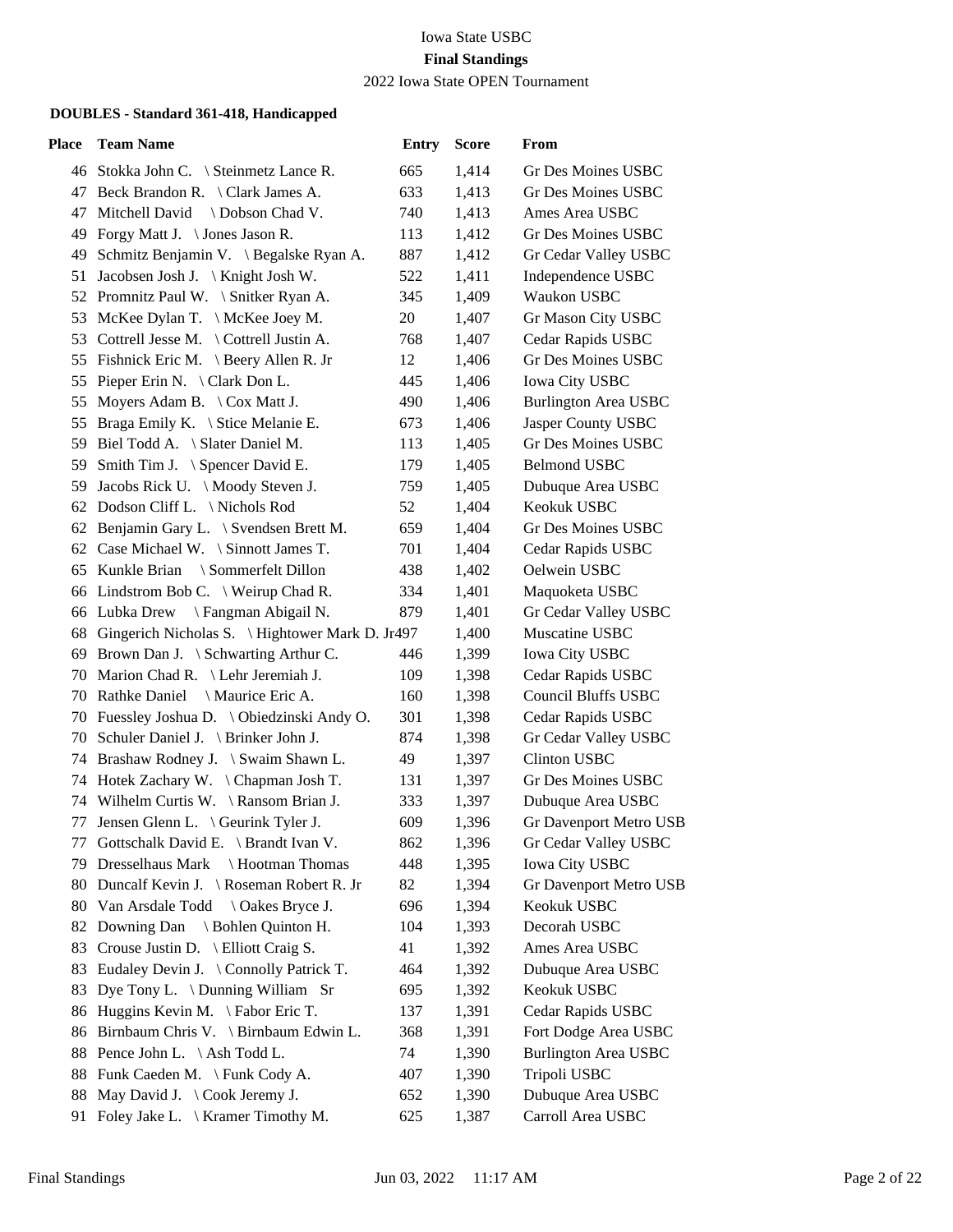#### Iowa State USBC **Final Standings** 2022 Iowa State OPEN Tournament

| Place | <b>Team Name</b>                                      | <b>Entry</b> | <b>Score</b> | From                        |
|-------|-------------------------------------------------------|--------------|--------------|-----------------------------|
|       | 92 Vashaw Ryan<br>\ Vashaw Zachary C.                 | 767          | 1,385        | Ames Area USBC              |
|       | 93 Ewing Justin H. \ Ewing Ivan                       | 75           | 1,384        | <b>Burlington Area USBC</b> |
|       | 93 Gibson Jason<br>\ Saunders Travis J.               | 335          | 1,384        | Maquoketa USBC              |
|       | 93 Lorimor Leonetta(Stitch) K. \ Russell Dylan J. 475 |              | 1,384        | <b>Council Bluffs USBC</b>  |
|       | 93 MacLearn Brian L. \ Dougan Ryan E.                 | 878          | 1,384        | Gr Cedar Valley USBC        |
| 97    | Eash Jerry D. Jr \ Rook Bruce M.                      | 198          | 1,383        | Marshalltown Area USBC      |
| 97    | Bieri Tabitha M. \ Lessenger Jenny A.                 | 555          | 1,383        | Muscatine USBC              |
|       | 99 Moorman Tadd M. \ Beitz Brian V.                   | 434          | 1,382        | West Delaware USBC          |
|       | 100 Ritter Corey A. \ Wink Eric D.                    | 11           | 1,381        | Anamosa USBC                |
|       | 100 Ringier Cory A. \ Ford Stephen G.                 | 736          | 1,381        | Gr Davenport Metro USB      |
|       | 100 Dodge Randy W. \ Walker Kevin S.                  | 873          | 1,381        | Gr Cedar Valley USBC        |
|       | 103 Clayton Jason S. \ Weiss Michael D.               | 422          | 1,380        | Iowa City USBC              |
|       | 103 Kingery Dustin J. \ Druyff Danielle L.            | 671          | 1,380        | Jasper County USBC          |
|       | 105 Williams Chris M. \ Henkens Kevin L.              | 257          | 1,379        | Mt Pleasant USBC            |
|       | 106 Sapp Matt \ Sapp Kody M.                          | 52           | 1,378        | Keokuk USBC                 |
|       | 106 Nuss Gary D. \ Davis James D.                     | 441          | 1,378        | Oelwein USBC                |
|       | 106 Gruhn Todd K. \ Schultes Tony J.                  | 539          | 1,378        | Manning USBC                |
|       | 106 Latta James J. \ Latta Timothy J.                 | 826          | 1,378        | <b>Boone County USBC</b>    |
|       | 110 Elwick Mark<br>Berry Stephen C.                   | 712          | 1,377        | Cedar Rapids USBC           |
|       | 111 Marshall Gerry G. \ Marshall Jerran C.            | 73           | 1,376        | <b>Burlington Area USBC</b> |
|       | 111 Hansen Mark D. \ Davison Joel R.                  | 327          | 1,376        | Maquoketa USBC              |
|       | 113 Brandt Donald K. \ Barnes Michael A.              | 152          | 1,374        | Cedar Rapids USBC           |
|       | 113 Abben Steven W. \ Johnson Bruce W.                | 374          | 1,374        | Gr Mason City USBC          |
|       | 113 Petsch Joel J. \Robey Dean F.                     | 783          | 1,374        | Dubuque Area USBC           |
|       | 116 Spencer Megan L. \ Burton Robert                  | 803          | 1,373        | Fort Dodge Area USBC        |
| 117   | Janning Chris J. \Janning Keith B.                    | 623          | 1,372        | Carroll Area USBC           |
|       | 118 Robb Jeff A. \ Loving Roger L.                    | 83           | 1,371        | Gr Davenport Metro USB      |
|       | 118 Scheffert Steve L. \ Becker Justin R.             | 727          | 1,371        | Dubuque Area USBC           |
|       | 118 Fry Mike D. Jr \ Holliday Dustin R.               | 750          | 1,371        | Muscatine USBC              |
|       | 118 Summers J R W. \ Hefel Jeremy A.                  | 899          | 1,371        | Dubuque Area USBC           |
|       | 122 Leach Corey \ Wiggins Willie V.                   | 463          | 1,370        | Dubuque Area USBC           |
|       | 122 Foubert Brian L. \ Utterback Willard<br>Jr        | 494          | 1,370        | Sigourney USBC              |
|       | 124 Stewart Jeff M. \ Meisner Don A.                  | 79           | 1,369        | <b>Burlington Area USBC</b> |
|       | 124 Caldwell Zak N. \ Bunn Dan                        | 450          | 1,369        | <b>Iowa City USBC</b>       |
|       | 124 Fredrick Chris J. \Herzog John B.                 | 738          | 1,369        | Dubuque Area USBC           |
|       | 124 Arnold Paul C. Sr \ Bray Zachery C.               | 807          | 1,369        | Cedar Rapids USBC           |
|       | 128 Gates Brian M. \ Fisher David L. Jr               | 25           | 1,368        | <b>Council Bluffs USBC</b>  |
|       | 128 Stewart Mike A. \ Furgison Larry D.               | 613          | 1,368        | Jasper County USBC          |
|       | 130 Mc Craw Burley H. Jr \ Frost John D.              | 26           | 1,367        | <b>Council Bluffs USBC</b>  |
|       | 130 Hemann Cole M. \ Meierotto Dustin L.              | 90           | 1,367        | North Lee County USBC       |
|       | 130 Lawrence Donna K. \ Mundhank Lee D.               | 724          | 1,367        | Clinton USBC                |
|       | 130 Heuer Randy \ Stalkfleet Hannah L.                | 894          | 1,367        | Muscatine USBC              |
|       | 134 Patterson Justin J. \ Swanson Greg L.             | 69           | 1,366        | Fort Dodge Area USBC        |
|       | 134 Boltz Kevin P. \ Drain Chris N.                   | 218          | 1,366        | <b>Burlington Area USBC</b> |
|       | 136 Oder Troy C. \ Humphrey Madison R.                | 31           | 1,365        | Gr Des Moines USBC          |
|       | 136 Frank Thomas D. \ Beem Rod L.                     | 155          | 1,365        | Gr Des Moines USBC          |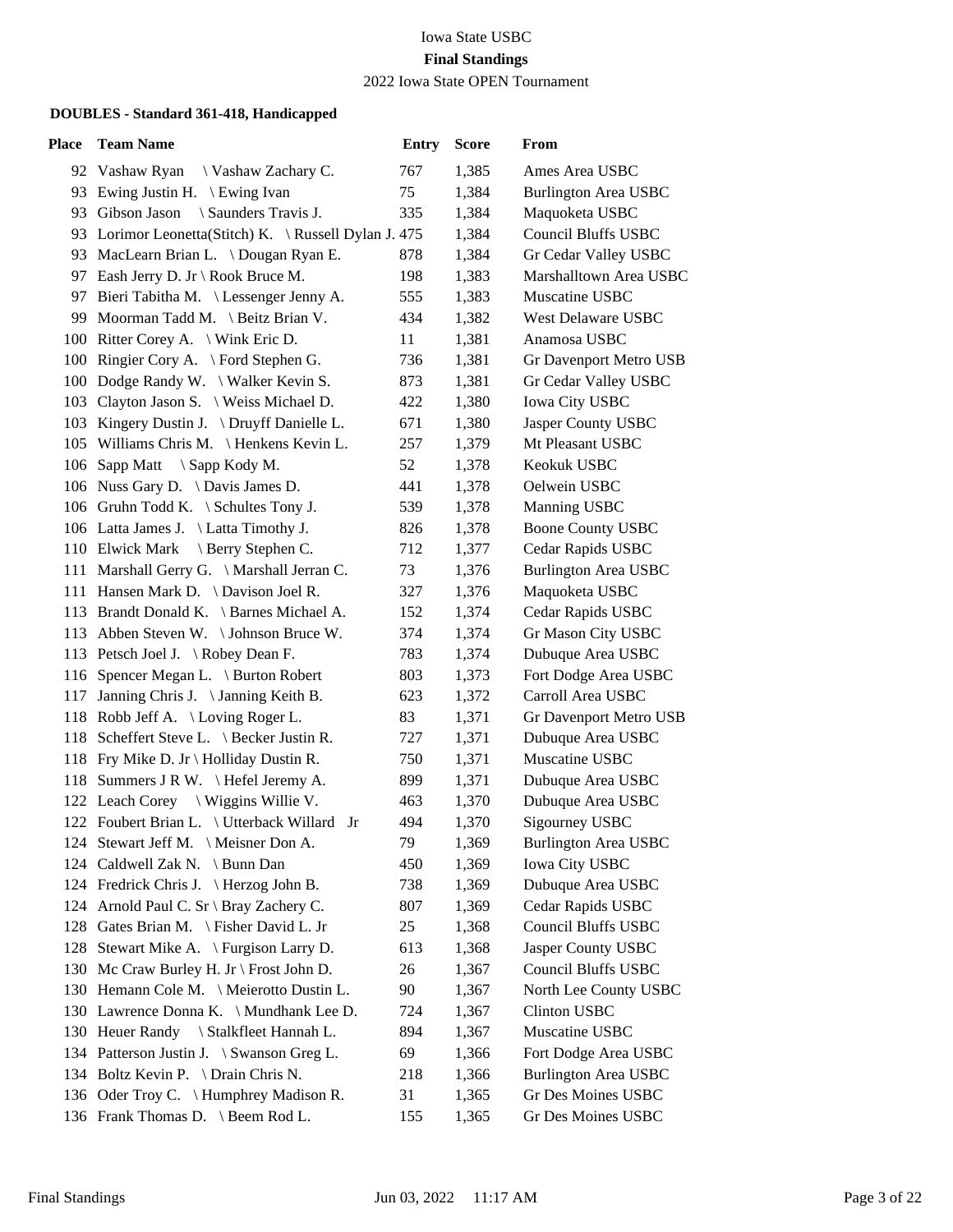2022 Iowa State OPEN Tournament

| <b>Place</b> | <b>Team Name</b>                                     | <b>Entry</b> | <b>Score</b> | From                      |
|--------------|------------------------------------------------------|--------------|--------------|---------------------------|
|              | 136 Nuss Dennis L. \ Lindermann Scott                | 440          | 1,365        | Oelwein USBC              |
|              | 136 Mullane Brad J. \ Holmes William A.              | 450          | 1,365        | Iowa City USBC            |
|              | 136 Duinink Jesse L. \ Duinink Jayme L.              | 792          | 1,365        | Pella USBC                |
|              | 141 Roloff Brent R. \ Mormann Terry                  | 14           | 1,364        | Independence USBC         |
|              | 141 Irvin Victor D. \Thurman Danny J. Sr             | 95           | 1,364        | <b>Gr Des Moines USBC</b> |
|              | 141 Kedley Jacob M. \Cook Cory                       | 239          | 1,364        | Gr Davenport Metro USB    |
|              | 141 Haag Pete M. \ Haag Tye J.                       | 829          | 1,364        | Sanborn USBC              |
|              | 145 Benesh Blane W. \ Foss Steven M.                 | 6            | 1,363        | Iowa City USBC            |
|              | 145 Snyder Bill D. \ Meck Gene W.                    | 139          | 1,363        | Cedar Rapids USBC         |
|              | 147 Morford Thomas J. \ Fann Tony R.                 | 323          | 1,362        | Marshalltown Area USBC    |
|              | 147 Johnson Tracey J. \Johnson Randy E.              | 664          | 1,362        | <b>Gr Des Moines USBC</b> |
|              | 147 Manchester Hunter E. \ Shoafstall Spencer M. 778 |              | 1,362        | Gr Mason City USBC        |
|              | 150 Gates Christopher M. \ Gates Dale V.             | 25           | 1,361        | Council Bluffs USBC       |
|              | 150 Yauslin Darin G. \ Butler Richard E.             | 102          | 1,361        | Cedar Rapids USBC         |
|              | 150 Haskell Mike L. \ Kerby April D.                 | 284          | 1,361        | Appanoose/Davis County    |
|              | 150 Burgett Glen A. \ Burgett Tommy A.               | 613          | 1,361        | Jasper County USBC        |
|              | 154 Knipper Larry D. \ Molony Mike J.                | 389          | 1,360        | Dubuque Area USBC         |
|              | 154 Hanson Nick J. \ Swatek-Briggs Dylan D.          | 865          | 1,360        | Gr Cedar Valley USBC      |
|              | 156 Sandhagen Jay<br>\ Nuss Levi                     | 440          | 1,359        | Oelwein USBC              |
|              | 156 Hackbarth Robert L. \ Greenfield Travis R.       | 757          | 1,359        | Eldora USBC               |
|              | 158 Heath Bryer D. \ Eagle Wade W.                   | 750          | 1,358        | Muscatine USBC            |
|              | 159 Eckman Jeff C. \ Eckman James M.                 | 21           | 1,357        | Gr Mason City USBC        |
|              | 159 Holford Delwin H. \ Holford Tim D.               | 75           | 1,357        | Burlington Area USBC      |
|              | 159 Dix Dakota<br>Lenz Lucas M.                      | 386          | 1,357        | Dubuque Area USBC         |
|              | 159 Huggins Cameron T. \ Kingery Samantha R.         | 670          | 1,357        | Jasper County USBC        |
|              | 163 Purdy Gary L. Jr \ Huffman Holden                | 493          | 1,356        | Sigourney USBC            |
|              | 164 Callison Cody L. \ White Scott L.                | 13           | 1,355        | <b>Gr Des Moines USBC</b> |
|              | 164 Hoisington Kevin \ Moore Andy J.                 | 347          | 1,355        | Waukon USBC               |
|              | 166 Johnson Shane A. \ Severson Dave                 | 120          | 1,354        | <b>Iowa City USBC</b>     |
|              | 166 Huinker Cory A. \ Leiran Kevin T.                | 343          | 1,354        | Waukon USBC               |
|              | 168 Boyd Dewayne A. \ Wilbanks Duane V.              | 57           | 1,353        | Ottumwa Area USBC         |
|              | 168 Pederson David J. \Hebdon Jayson P. Sr           | 299          | 1,353        | Cedar Rapids USBC         |
|              | 168 Williams Michael D. \ Holliday Rodney A.         | 318          | 1,353        | Gr Des Moines USBC        |
|              | 168 Swank Christin E. \ Swank Jeff B.                | 565          | 1,353        | Muscatine USBC            |
|              | 168 Crouse Ronald D. \Jacobs Douglas E.              | 573          | 1,353        | <b>Greene County USBC</b> |
|              | 173 Ely Laurel L. \ Ely Jordan L.                    | 6            | 1,352        | <b>Iowa City USBC</b>     |
|              | 173 Turner Dale R. \ Milder Keith W.                 | 304          | 1,352        | Muscatine USBC            |
|              | 173 Hall Lauren N. \ Hall Zachary T.                 | 580          | 1,352        | Independence USBC         |
| 173          | Kelly Leonard K. Jr \ Kelly Shawn M.                 | 764          | 1,352        | Bellevue USBC             |
| 173          | Menster Bruce W. $\Delta$ Dowell Zach J.             | 898          | 1,352        | Monticello USBC           |
|              | 178 Kluesner Andrew M. \ McAllister Matthew T. 252   |              | 1,351        | Dyersville USBC           |
| 178          | Medearis Baden T. \ Watson James P.                  | 308          | 1,351        | Gr Des Moines USBC        |
| 178          | Ingwersen Ken L. \ Stonehocker Larry L.              | 499          | 1,351        | Gr Des Moines USBC        |
| 181          | Jensen Matthew S. \ Kelsen Paul E.                   | 169          | 1,350        | Cedar Rapids USBC         |
| 181          | Juchem Keith<br>\ Mast Eric                          | 440          | 1,350        | Oelwein USBC              |
| 181          | Cheville Matt E. $\{$ Cheville Nathan M.             | 706          | 1,350        | Grundy Center USBC        |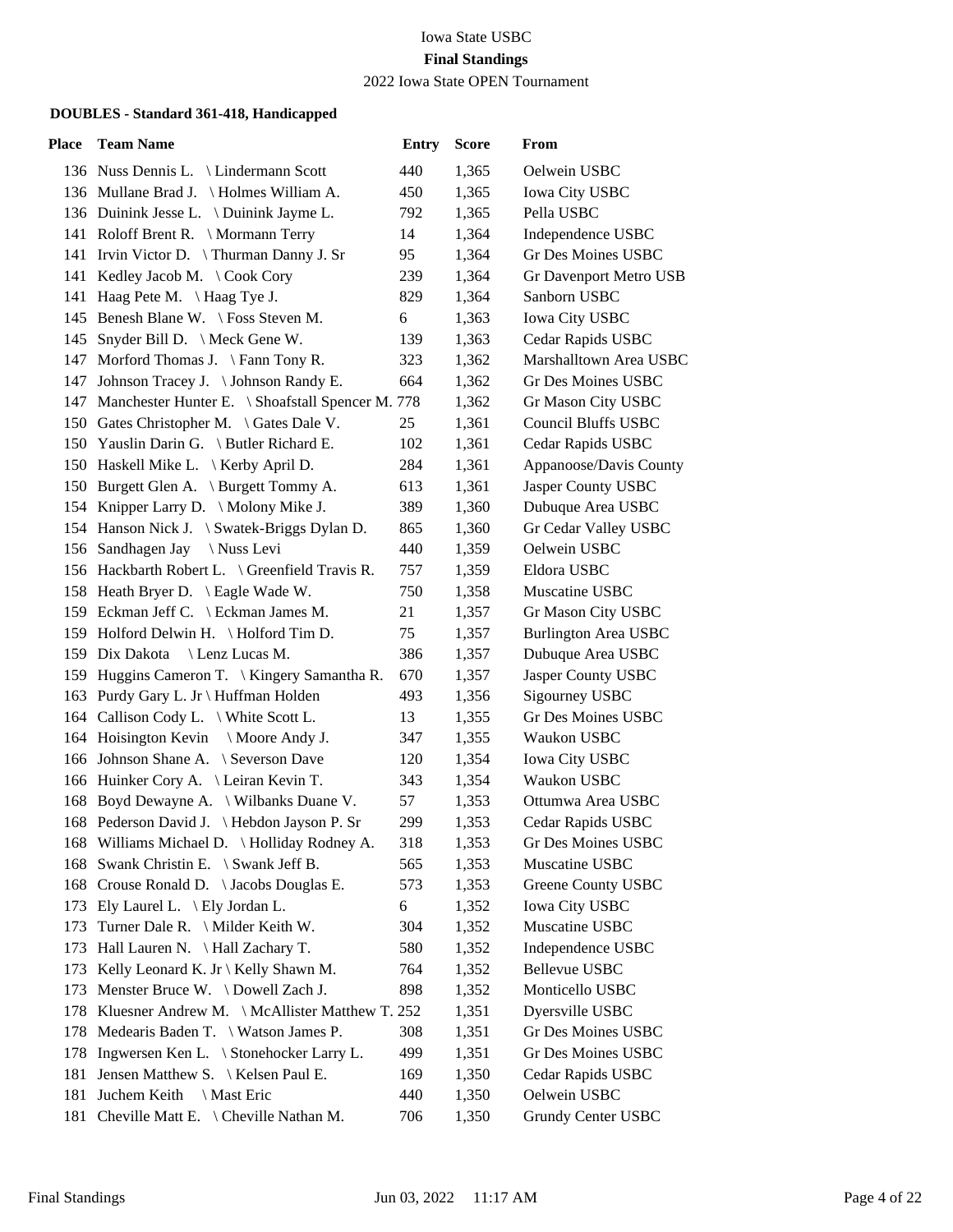#### Iowa State USBC **Final Standings** 2022 Iowa State OPEN Tournament

| Place | <b>Team Name</b>                             | <b>Entry</b> | <b>Score</b> | From                        |
|-------|----------------------------------------------|--------------|--------------|-----------------------------|
|       | 181 Rousselow Aaron D. \ Glawe Victor S.     | 888          | 1,350        | Gr Cedar Valley USBC        |
|       | 185 Lombard Ed J. \ Lombard Robert E.        | 368          | 1,349        | Fort Dodge Area USBC        |
|       | 185 Sommerla Austin J. \ Sommerla Cary L.    | 484          | 1,349        | <b>Council Bluffs USBC</b>  |
|       | 185 Smith Jennifer L. \ Zahner Jason D.      | 850          | 1,349        | Gr Cedar Valley USBC        |
|       | 188 Rose Lynn A. \ Hicks Marlin M.           | 346          | 1,348        | Waukon USBC                 |
| 188   | Sanders Willie Lll \ Kloster Jordan M.       | 746          | 1,348        | Gr Des Moines USBC          |
|       | 190 Gliem Richard<br>Ott Roger               | 282          | 1,347        | Greene County USBC          |
|       | 190 Davis Greg T. \ Stuhrenberg Dean         | 370          | 1,347        | Fort Dodge Area USBC        |
|       | 192 Olson Justin D. \ Vancil Travis M.       | 77           | 1,346        | <b>Burlington Area USBC</b> |
|       | 192 Key Timothy A. \Ties Charlie W. Jr       | 289          | 1,346        | Dubuque Area USBC           |
|       | 192 Michels Tyler A. \ Fisher Mike D.        | 500          | 1,346        | <b>Clinton USBC</b>         |
|       | 192 Gardemann Tristin T. \ Wille Shawn M.    | 411          | 1,346        | Cedar Rapids USBC           |
|       | 196 Hansen Brett M \ Rix Laura               | 480          | 1,345        | Gr Siouxland USBC           |
|       | 196 Rohm Dylan J. \ Green Bradley C.         | 596          | 1,345        | Gr Davenport Metro USB      |
|       | 196 Rissi Connor J. \Nicholson Stephin T.    | 840          | 1,345        | Gr Cedar Valley USBC        |
|       | 199 Eggers Brian A. \Taylor Zach             | 64           | 1,344        | Dubuque Area USBC           |
|       | 199 Shively Scott I. \ Rook Jason W.         | 283          | 1,344        | Appanoose/Davis County      |
| 201   | Sheredy Billy J. \ Petersen Mark D.          | 81           | 1,342        | Gr Davenport Metro USB      |
|       | 201 Workman Brett \ Hale Brian W.            | 89           | 1,342        | North Lee County USBC       |
|       | 201 Diefenbach Ashlee N. \ Nord Craig A.     | 125          | 1,342        | Gr Davenport Metro USB      |
|       | 201 Carden Jason \ Schulze Nick D.           | 152          | 1,342        | Cedar Rapids USBC           |
|       | 205 Burns Joshua R. \ Crawford Wyatt D.      | $\tau$       | 1,341        | <b>Iowa City USBC</b>       |
|       | 205 Moon Wesley S. \ Ellis Tom A.            | 154          | 1,341        | Gr Des Moines USBC          |
|       | 205 Faust Mitchell \ Faust Thomas A.         | 210          | 1,341        | Independence USBC           |
|       | 205 Bowers Nick<br>Starr Andrew M.           | 365          | 1,341        | <b>Gr Des Moines USBC</b>   |
|       | 205 Thiedeman Gene G. \ Buck Aaron           | 538          | 1,341        | Manning USBC                |
|       | 210 Galle Brian G. \ Pregler Joe R.          | 67           | 1,340        | Dubuque Area USBC           |
|       | 210 Kooi Steve J.   Kooi Danniel J.          | 200          | 1,340        | Camanche USBC               |
|       | 210 Schueler Jordan T. \ Leach Cody J.       | 464          | 1,340        | Dubuque Area USBC           |
|       | 210 Iverson Trace A. \ Iverson Trevor A.     | 515          | 1,340        | Estherville USBC            |
|       | 214 Valley Kenneth R. \ Hein Derek J.        | 421          | 1,339        | <b>Iowa City USBC</b>       |
|       | 214 Holland Timothy J. \ Carpenter Daniel J. | 632          | 1,339        | Gr Des Moines USBC          |
|       | 216 Engelken Kevin R. \ Luensmann Eric A.    | 246          | 1,338        | Dyersville USBC             |
|       | 216 Watson Jeronical<br>Buck Ben J.          | 755          | 1,338        | Gr Mason City USBC          |
|       | 218 Pentico Ronald G. \ Welch Todd C.        | 186          | 1,337        | Gr Des Moines USBC          |
|       | 218 Mills Randy D. \ Reding Cory J.          | 520          | 1,337        | Dubuque Area USBC           |
|       | 218 Adams Erik W. \Adams Neal T.             | 556          | 1,337        | Muscatine USBC              |
|       | 218 Steward Michael G. \ Lorenz Dwayne D.    | 413          | 1,337        | Gr Davenport Metro USB      |
|       | 218 Luloff Joe D. \ Peters Anthony 'AJ'      | 857          | 1,337        | Gr Cedar Valley USBC        |
|       | 223 Steffen Tony J. \Tomkins Matt J.         | 67           | 1,336        | Dubuque Area USBC           |
|       | 224 Gardner Tony P. \ Holland Scott J.       | 50           | 1,335        | <b>Gr Des Moines USBC</b>   |
|       | 224 Lenz Keith A. \Hamel Robert              | 542          | 1,335        | <b>Iowa City USBC</b>       |
|       | 226 Petersen Keith R. \ Edwards Keith E.     | 242          | 1,334        | Gr Davenport Metro USB      |
|       | 226 Morgan Jim P. \ Tevis Shawn K.           | 521          | 1,334        | Independence USBC           |
|       | 226 McCleary Jacob A. \ Ribbink Lee R.       | 896          | 1,334        | Muscatine USBC              |
|       | 229 Eddy Todd D. \ Eddy Dennis B.            | 101          | 1,333        | Greenfield USBC             |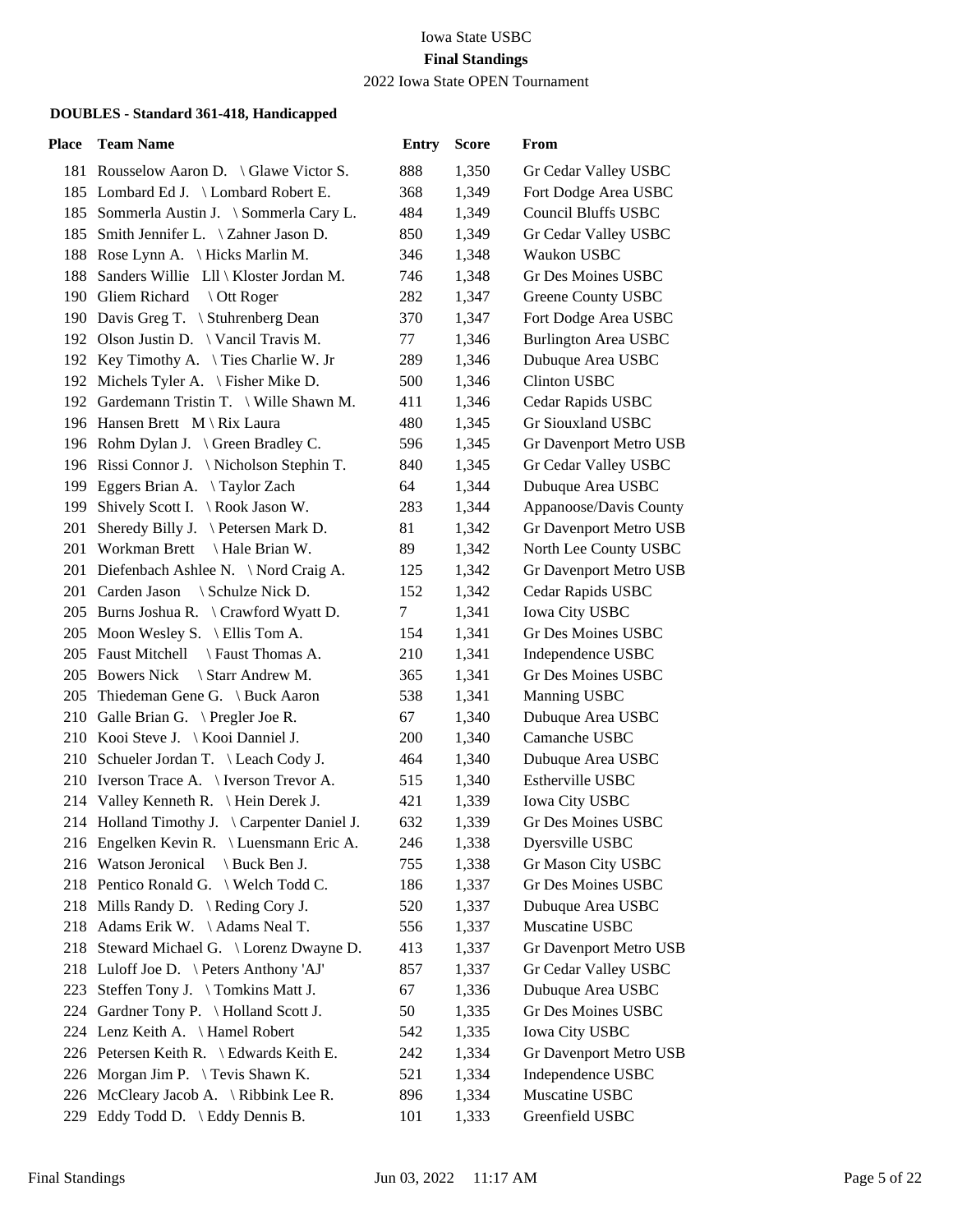2022 Iowa State OPEN Tournament

| Place | <b>Team Name</b>                                   | <b>Entry</b> | <b>Score</b> | From                         |
|-------|----------------------------------------------------|--------------|--------------|------------------------------|
|       | 229 Calkins Craig<br>\ Shaw Michael F.             | 119          | 1,333        | Iowa City USBC               |
|       | 229 Cooley Dustin W. \Nyenhuis Chris M.            | 242          | 1,333        | Gr Davenport Metro USB       |
|       | 229 Cecil Mike R. \ Genung Eric S.                 | 644          | 1,333        | Muscatine USBC               |
|       | 229 Kent Dwayne A. \ Kent Eric A.                  | 901          | 1,333        | Cedar Rapids USBC            |
|       | 229 Otto Angie M. \Hutchens Barry R. Jr            | 801          | 1,333        | Marshalltown Area USBC       |
|       | 235 Hare Benjamin D. \ Sagers Adam J.              | 335          | 1,332        | Maquoketa USBC               |
|       | 235 Mcdade Joshua D. \Thurm Jennifer J.            | 400          | 1,332        | Tripoli USBC                 |
|       | 235 Richmond Richard M. \Anderson Ray T.           | 724          | 1,332        | <b>Clinton USBC</b>          |
|       | 235 Hower Rick L. \ Schwake Michael J.             | 831          | 1,332        | Lenox USBC                   |
|       | 239 Jensen Jerry \ Siedelmann Nick S.              | 532          | 1,331        | Manning USBC                 |
|       | 239 Rewinkel Matthew A. \ Van Lenning Sonny A. 618 |              | 1,331        | <b>Iowa Great Lakes USBC</b> |
|       | 239 Freese Kendall \ Goettsch Ryan L.              | 675          | 1,331        | Ida Grove USBC               |
|       | 242 Cook Jordan P. \ Wright Stanley C.             | 179          | 1,330        | <b>Belmond USBC</b>          |
|       | 242 Mickey Don D. II \ Payne William P.            | 215          | 1,330        | <b>Burlington Area USBC</b>  |
|       | 242 Mayer Richard E. Sr \ Uhl Terry N.             | 471          | 1,330        | <b>Council Bluffs USBC</b>   |
|       | 242 Kies Daniel R. \ Briggs Scott K.               | 489          | 1,330        | <b>Burlington Area USBC</b>  |
|       | 242 Jacobsen Harry R. \Albertson Earl IV           | 634          | 1,330        | Gr Des Moines USBC           |
|       | 242 Hannemann Jeffrey T. \ Ritchie Ryan D.         | 663          | 1,330        | Gr Des Moines USBC           |
|       | 248 Beichley Brent R. \ Beichley Duane K.          | 42           | 1,329        | Marshalltown Area USBC       |
|       | 248 Packingham David L. II \ Routhe Robert L.      | 108          | 1,329        | Cedar Rapids USBC            |
|       | 248 Vrba Brian J. \ Vrba Jeff                      | 418          | 1,329        | Red Oak USBC                 |
|       | 251 Dixon David C. \ Brockett Rickie W.            | 214          | 1,328        | <b>Burlington Area USBC</b>  |
|       | 251 Bader Scott R. \ Bader Brandon                 | 701          | 1,328        | Cedar Rapids USBC            |
|       | 251 Mallon Lonnie L. \ Junk James H.               | 889          | 1,328        | Gr Cedar Valley USBC         |
|       | 254 Funk Ryan \ Drewis Brian J.                    | 399          | 1,327        | Tripoli USBC                 |
|       | 254 Ellis Sona L. \Pape Drew D.                    | 603          | 1,327        | New Hampton USBC             |
|       | 254 Arndt Tyler<br>\ Swanson Lee                   | 760          | 1,327        | De Witt USBC                 |
| 257   | Johnson Douglas M. \Humphrey David M.              | 31           | 1,326        | Gr Des Moines USBC           |
|       | 257 Budzyn Edmund D. Jr \ Budzyn Charles J.        | 214          | 1,326        | <b>Burlington Area USBC</b>  |
|       | 257 Juza Jessica R. \ Bussell David J.             | 548          | 1,326        | Spencer USBC                 |
| 257   | Sanders Timothy A. \Toledo Robert R.               | 786          | 1,326        | Cedar Rapids USBC            |
|       | 261 Newby Eric D. \ Gerleman Tyler R.              | 176          | 1,325        | <b>Belmond USBC</b>          |
|       | 261 Riessen Nick<br>\ Wessel Joshua D.             | 225          | 1,325        | Manning USBC                 |
|       | 261 Franklin Elizabeth A. \ Stauffer Josh J.       | 265          | 1,325        | Mt Pleasant USBC             |
| 261   | McDermott Seth \ Goodenow Colton A.                | 477          | 1,325        | Maquoketa USBC               |
|       | 261 Kruser John J. \Walker Michael D.              | 759          | 1,325        | Dubuque Area USBC            |
| 261   | Wood Rick L. $\backslash$ Mourlam Matt R.          | 768          | 1,325        | Cedar Rapids USBC            |
| 267   | Lewis Justin<br>\ Poldervaart Ronald L.            | 68           | 1,324        | Fort Dodge Area USBC         |
| 267   | Van Pelt Tyson A. \ Van Pelt Steven C.             | 118          | 1,324        | Gr Des Moines USBC           |
| 267   | McMorran Robert J. \ Piere Karl R.                 | 119          | 1,324        | Iowa City USBC               |
| 267   | Heinrich Chris M. \ Stolba Shannon L.              | 497          | 1,324        | Muscatine USBC               |
| 267   | Collins Mike J. $\ \Delta$ guero Rudy              | 566          | 1,324        | Muscatine USBC               |
| 267   | Starcevic Ryan J. \Cates Jason A.                  | 705          | 1,324        | Gr Des Moines USBC           |
| 273   | Wilke Petra<br>\ Farrier Jason M.                  | 48           | 1,323        | Clinton USBC                 |
| 273   | Keleher Nate A. $\{$ Fluharty Eric Z.              | 128          | 1,323        | Gr Siouxland USBC            |
| 273   | Ketelsen Seth \ Perdieu Lucas                      | 240          | 1,323        | De Witt USBC                 |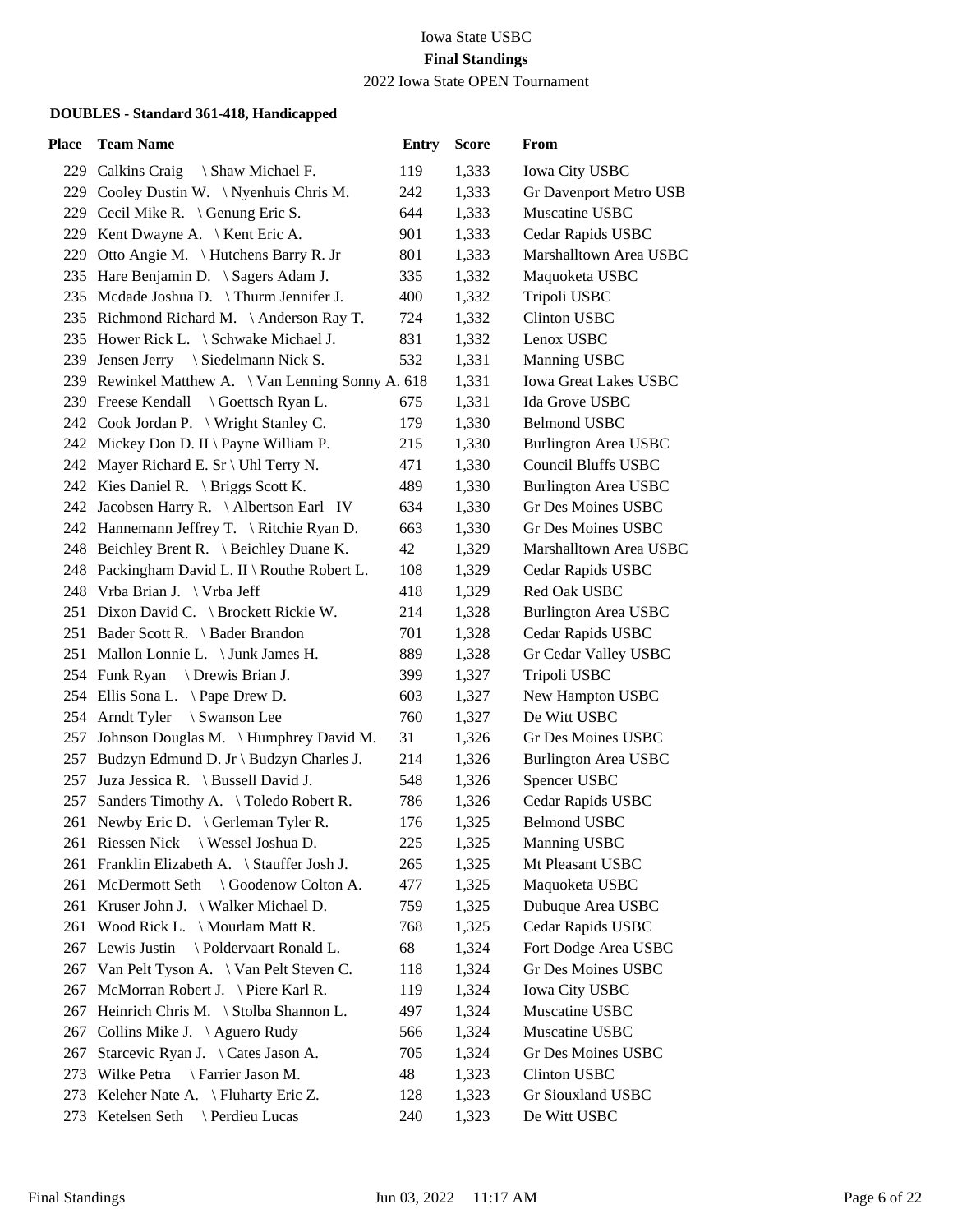2022 Iowa State OPEN Tournament

| <b>Place</b> | <b>Team Name</b>                                   | <b>Entry</b> | <b>Score</b> | From                        |
|--------------|----------------------------------------------------|--------------|--------------|-----------------------------|
|              | 273 Meyer Katie L. \ Meyer Andrew J.               | 887          | 1,323        | Gr Cedar Valley USBC        |
|              | 277 Lock Jeff A. \ Boettcher Brian D.              | 119          | 1,322        | <b>Iowa City USBC</b>       |
| 277          | Taylor Anthony M. \Taylor Mickeal L.               | 235          | 1,322        | Iowa City USBC              |
| 277          | Thomas Howard J. \Thomas Scott A.                  | 471          | 1,322        | <b>Council Bluffs USBC</b>  |
|              | 277 Kruse Jerry L. Jr \ Feldman Don E.             | 645          | 1,322        | Muscatine USBC              |
| 277          | Harrell Joshua D. \ Harrell Thomas J.              | 757          | 1,322        | Eldora USBC                 |
|              | 282 Hubka Jordan D. \ Hubka Daniel W.              | 20           | 1,321        | Gr Mason City USBC          |
|              | 282 Arbaugh Joseph<br>\ Gandara Adan               | 394          | 1,321        | Ames Area USBC              |
|              | 282 Stewart Tanner J. \ Silvestri David H. Jr      | 439          | 1,321        | Oelwein USBC                |
|              | 282 Snow Jennifer L. \ Breashears MaryJane K.      | 487          | 1,321        | Anamosa USBC                |
| 282          | Boysen Ross H. \ Weber Heath E.                    | 800          | 1,321        | Forest City USBC            |
| 287          | Mahoney Chris T. \ Flanagan Randy D.               | 184          | 1,320        | <b>Council Bluffs USBC</b>  |
|              | 287 Brustkern Kyle P. \ Williams Theo S.           | 879          | 1,320        | Gr Cedar Valley USBC        |
| 289          | Adams Kory D. \Adams Kenneth P.                    | 356          | 1,319        | Stacyville USBC             |
| 289          | Althaus Rick A. \ Althaus Luke P.                  | 470          | 1,319        | Dubuque Area USBC           |
|              | 289 Ertz Jason D. \ Dunn Tanner V.                 | 490          | 1,319        | <b>Burlington Area USBC</b> |
|              | 289 Krenz Lonnie R.   Krenz Keylon R.              | 644          | 1,319        | Muscatine USBC              |
|              | 293 Schmitt Verne<br>\ Rotter Steve C.             | 257          | 1,318        | Mt Pleasant USBC            |
|              | 293 Brandt Jack L. \ Brandt Bradley                | 862          | 1,318        | Gr Cedar Valley USBC        |
|              | 295 Brown Charles C. \ Painter Terry L.            | 73           | 1,317        | <b>Burlington Area USBC</b> |
|              | 295 Janssen Mat D. \ German Rodney N.              | 498          | 1,317        | Gr Des Moines USBC          |
|              | 295 Lewis Jerome T. \ Mcgregor Johnnie L.          | 655          | 1,317        | Gr Des Moines USBC          |
|              | 298 Lanning Zachary M. \ Gerischer Kolton          | 329          | 1,316        | Maquoketa USBC              |
|              | 298 Blackwell Joey D. \ Blackwell Robby            | 758          | 1,316        | Cedar Rapids USBC           |
|              | 298 Possehl Paul W. \Holt Taylor                   | 827          | 1,316        | Camanche USBC               |
|              | 301 Leyse Kelly J. \ Ingalls Mark A.               | 22           | 1,315        | Cedar Rapids USBC           |
|              | 301 McConaughy Kevin L. \ McConaughy<br>Matthew D. | 377          | 1,315        | Gr Mason City USBC          |
|              | 301 Weaver Terry L. \ Glover Glen A.               | 694          | 1,315        | Gr Des Moines USBC          |
|              | 301 Stair Justin D. \ Demmer Joshua J.             | 730          | 1,315        | Dubuque Area USBC           |
|              | 301 Kelso Chuck P. \ Hines Bryce J.                | 747          | 1,315        | Gr Des Moines USBC          |
|              | 306 Hosch Austin M.   Kluesner Ethan J.            | 385          | 1,314        | Dubuque Area USBC           |
|              | 306 Morgan Jamie R. \ Gonzalez Jason O.            | 521          | 1,314        | Independence USBC           |
|              | 308 Ingalls Jacob A. \ Ingalls Cole                | 22           | 1,313        | Cedar Rapids USBC           |
|              | 308 Hingtgen Melvin J. \ Hingtgen Anthony J.       | 66           | 1,313        | Dubuque Area USBC           |
|              | 310 Nichols Darren S. \Nichols Jim W.              | 79           | 1,312        | <b>Burlington Area USBC</b> |
|              | 310 Beener J. J. \ Armstrong Chris L.              | 205          | 1,312        | Gr Des Moines USBC          |
|              | 310 Polman Brian A. \ Sheets Scott J.              | 422          | 1,312        | Iowa City USBC              |
|              | 310 McDowell Klint<br>\ Bruns Austin J.            | 492          | 1,312        | Sigourney USBC              |
|              | 310 Ukasick Blaine J. \ Smith Steve J.             | 513          | 1,312        | Estherville USBC            |
| 315          | Trimble William $Jr \setminus$ Pullen Ethan B.     | 75           | 1,311        | <b>Burlington Area USBC</b> |
|              | 315 Fisher Eric A. \ Clark Nathan D.               | 324          | 1,311        | Marshalltown Area USBC      |
|              | 315 Bromberg Joseph C. \ Knight Chuck F.           | 739          | 1,311        | Cedar Rapids USBC           |
| 315          | Edgington Todd E. \ Brinker Gerald G.              | 874          | 1,311        | Gr Cedar Valley USBC        |
| 319          | Adams Michael P. \ Carlson Gary R.                 | 188          | 1,310        | Gr Des Moines USBC          |
| 319          | Sundberg Carl L. \ Watkins Jason J.                | 514          | 1,310        | Estherville USBC            |
| 319          | Turner Steven M. \ Jerome Brandon D.               | 797          | 1,310        | Gr Des Moines USBC          |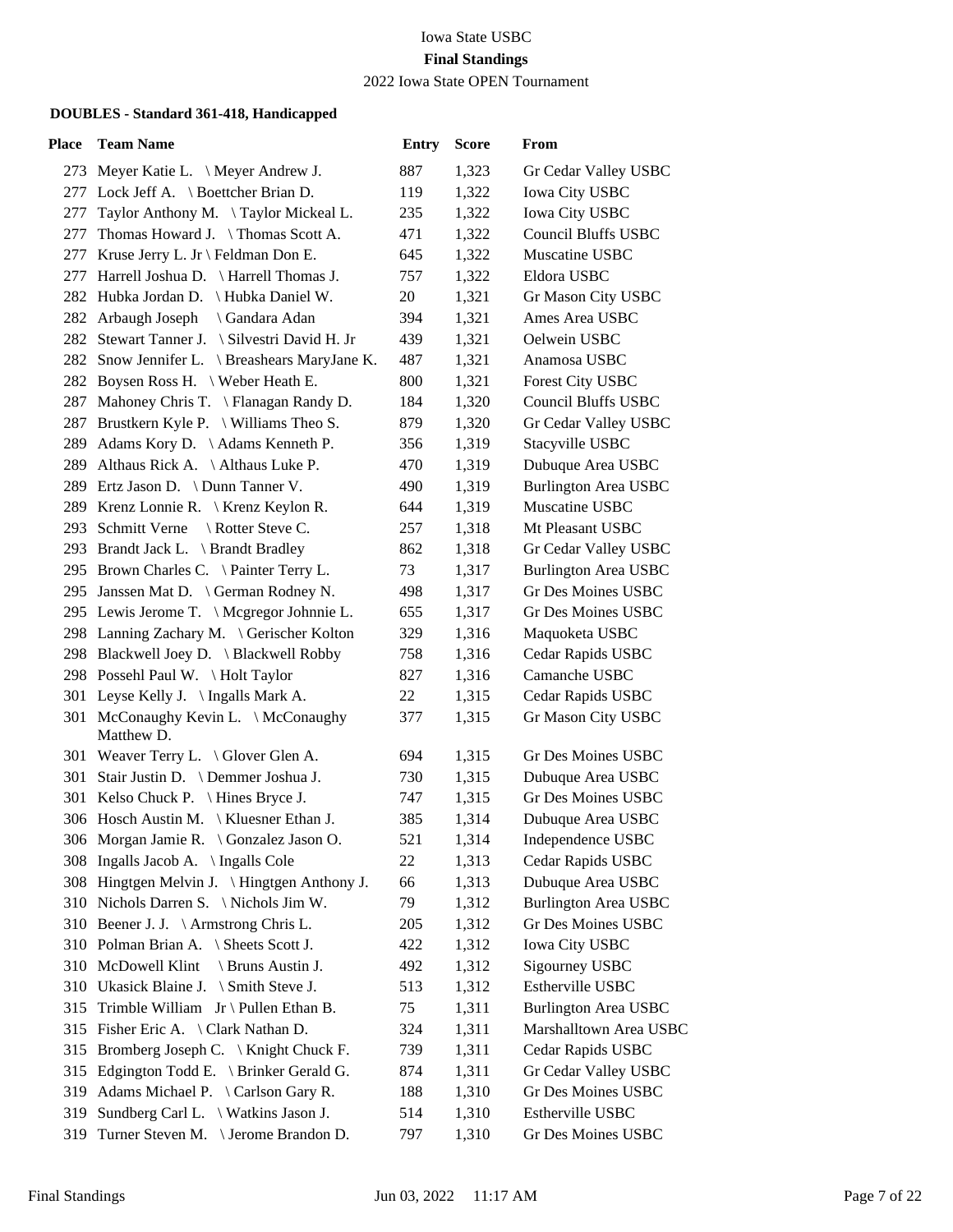### 2022 Iowa State OPEN Tournament

| Place | <b>Team Name</b>                                | <b>Entry</b> | <b>Score</b> | From                       |
|-------|-------------------------------------------------|--------------|--------------|----------------------------|
|       | 322 Townsend Matthew A. \Townsend Ronald D. 183 |              | 1,309        | <b>Council Bluffs USBC</b> |
|       | 322 Fisher Jason L. \ Fowler Randy L.           | 198          | 1,309        | Marshalltown Area USBC     |
|       | 322 Bohr Brian L. \ Bohr Chad M.                | 348          | 1,309        | Waukon USBC                |
|       | 322 Palmer Adam L. \ Petersen Randall J.        | 502          | 1,309        | Gr Mason City USBC         |
|       | 322 Kummerfeldt John \ Stejskal Thomas J.       | 732          | 1,309        | Cedar Rapids USBC          |
|       | 322 Lawson Erik M. \Teff Rob G. Jr              | 788          | 1,309        | Ames Area USBC             |
|       | 328 Grimes Cody P. \ Lynch Christofer D.        | 202          | 1,308        | Gr Des Moines USBC         |
|       | 328 Habel Mike J. \Heacock Luke J.              | 467          | 1,308        | Dubuque Area USBC          |
|       | 328 Cole Dixon G. \ Borkowski Brad J.           | 534          | 1,308        | Manning USBC               |
|       | 328 Popp Marvin A. \ Schmidt Jonathan J.        | 754          | 1,308        | Gr Mason City USBC         |
|       | 328 Swisher Troy G. \ Corbitt Cody J.           | 788          | 1,308        | Ames Area USBC             |
|       | 328 Williams Andrew C. \ Micou Michael D. Jr    | 858          | 1,308        | Gr Cedar Valley USBC       |
|       | 334 Sankey Kurtis \ Brott Travis D.             | 117          | 1,307        | <b>Gr Des Moines USBC</b>  |
|       | 334 Lunning Marcus \ Moore Mike D.              | 122          | 1,307        | Gr Mason City USBC         |
|       | 334 Bumgardner Bruce K. \ Leinen Brent L.       | 186          | 1,307        | <b>Gr Des Moines USBC</b>  |
|       | 334 Perdieu William<br>Lyness Christopher L.    | 240          | 1,307        | De Witt USBC               |
|       | 334 Chapman John L. \ Rogers Greg               | 432          | 1,307        | West Delaware USBC         |
|       | 334 Shelburg Robert L. \ Freeman Jason C.       | 891          | 1,307        | Gr Cedar Valley USBC       |
|       | 334 Kremenak Zach J. \ Galloro Lucas C.         | 410          | 1,307        | Cedar Rapids USBC          |
|       | 341 Konrardy David A. \ Juchter Jeffrey T.      | 608          | 1,306        | Gr Davenport Metro USB     |
|       | 341 Hystad Matthew \ Benhart Koty               | 843          | 1,306        | Gr Cedar Valley USBC       |
|       | 343 Weir Matthew R. \ Diercks David F.          | 17           | 1,305        | Charles City USBC          |
|       | 343 Palmer Bradley D. \ Price Mike C.           | 31           | 1,305        | Gr Des Moines USBC         |
|       | 343 Breitbach Shawn J. \ Breitbach Donald L.    | 462          | 1,305        | Dubuque Area USBC          |
|       | 343 Shannon Alex M. \ Hershey Joshuwa           | 524          | 1,305        | Independence USBC          |
|       | 343 Hearst Lonnie E. \ Schreurs Ron C. Jr       | 562          | 1,305        | Muscatine USBC             |
|       | 343 Soden Mason J. \ Gingerich Anthony          | 702          | 1,305        | Cedar Rapids USBC          |
|       | 349 Meinders Seth M. \ Meinders Tyler R.        | 56           | 1,304        | Ottumwa Area USBC          |
|       | 349 Cerka David A. \ Cerka Benjamin A.          | 212          | 1,304        | Independence USBC          |
|       | 349 Geerdes Kyle J. \ Hanson Michael J.         | 715          | 1,304        | Gr Cedar Valley USBC       |
|       | 349 Meeker Michael L. \ York Kevin S.           | 810          | 1,304        | Ames Area USBC             |
|       | 349 Wells Nick L. \ Baldus Rodney D.            | 824          | 1,304        | <b>Boone County USBC</b>   |
|       | 354 Edwards Dennis O. \ Goodier Gary I.         | 38           | 1,302        | Gr Siouxland USBC          |
|       | 355 Elder Brennon E. \Parker Robert B.          | 71           | 1,301        | Ottumwa Area USBC          |
|       | 355 Rausch Sara M. \Allen Bradley G.            | 126          | 1,301        | Gr Davenport Metro USB     |
|       | 355 Lemon John \ Mord Brandon D.                | 279          | 1,301        | Cedar Rapids USBC          |
|       | 358 Howe Joseph R. \ Ramirez Juan G.            | 195          | 1,300        | Cedar Rapids USBC          |
| 358   | Trecker Bill J. \ Eischeid Frank G.             | 536          | 1,300        | Manning USBC               |
|       | 358 Kelso Rebekah M. \Hahn Brock W.             | 564          | 1,300        | Muscatine USBC             |
|       | 358 Vanfleet Brandon<br>\ Smith Austin T.       | 804          | 1,300        | Fort Dodge Area USBC       |
|       | 362 Gacioch Mike T. III \ Pregler Jeff J.       | 67           | 1,299        | Dubuque Area USBC          |
|       | 362 White Colton C. \ Sash James C. Jr          | 187          | 1,299        | <b>Gr Des Moines USBC</b>  |
|       | 362 Adkins Alan V. \ Schrader Dana L.           | 188          | 1,299        | Gr Des Moines USBC         |
|       | 362 Keiner Anthony \Naberhaus Michael           | 583          | 1,299        | Manning USBC               |
|       | 362 Ray Mark E. \ Flaherty Tim M.               | 717          | 1,299        | Gr Davenport Metro USB     |
|       | 362 Smart Travis C. \ Selken Wayne W.           | 745          | 1,299        | Cedar Rapids USBC          |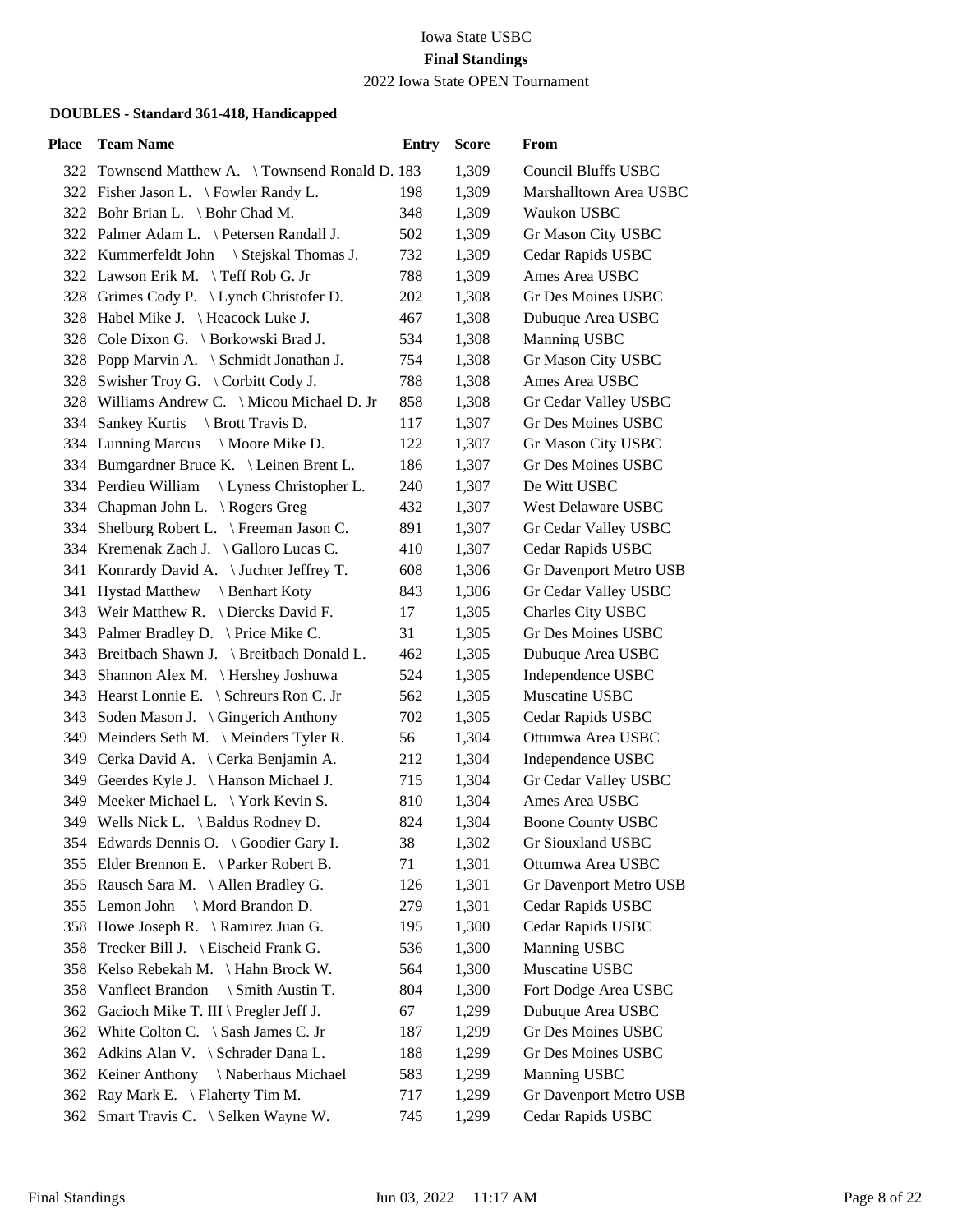#### Iowa State USBC **Final Standings** 2022 Iowa State OPEN Tournament

| Place | <b>Team Name</b>                                | <b>Entry</b> | <b>Score</b> | From                        |
|-------|-------------------------------------------------|--------------|--------------|-----------------------------|
|       | 362 Steenblock Andrew<br>Lewis Timothy C.       | 756          | 1,299        | Gr Mason City USBC          |
|       | 369 Peitz Gary B. \ Peitz Nick                  | 87           | 1,298        | North Lee County USBC       |
|       | 369 Hougham Ryan A. \Coffman Gary W.            | 117          | 1,298        | Gr Des Moines USBC          |
|       | 369 Dawson Chad R. \ Hunt Bradley B.            | 598          | 1,298        | <b>Bellevue USBC</b>        |
|       | 369 Wilcox Jeff L. \ Reiland Rick               | 720          | 1,298        | Fort Dodge Area USBC        |
|       | 369 Hangartner Austin B. \ Arduser Andy A.      | 774          | 1,298        | Monticello USBC             |
|       | 369 Newhard Mason J. \ Felton Tyler B.          | 775          | 1,298        | Monticello USBC             |
|       | 375 Cuthbert Barry D. \ Hind Neki L.            | 214          | 1,297        | <b>Burlington Area USBC</b> |
|       | 375 Vollstedt Jared M. \ Ewoldt Jake            | 537          | 1,297        | Manning USBC                |
|       | 375 Harn Jim M. \ Hansen Kevin J.               | 847          | 1,297        | Gr Cedar Valley USBC        |
|       | 378 Crawford John T. \ Crawford Nick A.         | 155          | 1,296        | Gr Des Moines USBC          |
|       | 378 Vink Arlyn D. \ Luedtke Doug                | 202          | 1,296        | Gr Des Moines USBC          |
|       | 378 Keller Jesse \ Dotson Jerrod J.             | 337          | 1,296        | Maquoketa USBC              |
|       | 378 Cornelius Kyle L. \ Aye Travis J.           | 625          | 1,296        | Carroll Area USBC           |
|       | 378 Renfeldt Tyler \ Dreckman Chad J.           | 657          | 1,296        | <b>Gr Des Moines USBC</b>   |
|       | 378 Lawrence Kris E. \ Hartman Shaun E.         | 725          | 1,296        | Clinton USBC                |
|       | 384 Gates Carl E. \ Baxter Tyler L.             | 25           | 1,295        | <b>Council Bluffs USBC</b>  |
|       | 384 Mc Bride Richard R. \ Folkmann Jordan G.    | 147          | 1,295        | Cedar Rapids USBC           |
|       | 384 Boone Terry L. \ Lanfier Gary W. Jr         | 321          | 1,295        | Marshalltown Area USBC      |
|       | 384 Bingaman Richard L. \ Artis Jay J.          | 620          | 1,295        | Ames Area USBC              |
|       | 384 Horsfall Timothy J. \Wandro Eugene C.       | 846          | 1,295        | Gr Cedar Valley USBC        |
|       | 389 Blackwell Brandon L. \ Blackwell Rodney     | 758          | 1,294        | Cedar Rapids USBC           |
|       | 390 Keiper Jayson A. \ Cox Eric S.              | 180          | 1,293        | <b>Belmond USBC</b>         |
|       | 390 Carney Logan R. \ Maschke Kyle J.           | 366          | 1,293        | <b>Gr Des Moines USBC</b>   |
|       | 390 Bell Brett J. \Casey Tyler P.               | 657          | 1,293        | <b>Gr Des Moines USBC</b>   |
|       | 393 Beenken Dennis D. \ Beenken Justin D.       | 429          | 1,292        | Grundy Center USBC          |
| 393   | Ryan Joe M. \ Lex Douglas E.                    | 461          | 1,292        | Dubuque Area USBC           |
|       | 393 Nelson Bret J. \ Caspers Brett A.           | 712          | 1,292        | Cedar Rapids USBC           |
|       | 393 Morgan Aadam J. \ Morgan Michael L.         | 812          | 1,292        | Ames Area USBC              |
|       | 397 Hopkins John D. IV \ Slater Connor J.       | 113          | 1,291        | Gr Des Moines USBC          |
|       | 397 Halleran Tanner O. \ Smith Bryce A.         | 115          | 1,291        | Gr Des Moines USBC          |
|       | 397 Ross Jeff M. \ Bahl Eric A.                 | 637          | 1,291        | Cedar Rapids USBC           |
|       | 400 Schminke Todd A. \ Jeter David A.           | 5            | 1,290        | Cedar Rapids USBC           |
|       | 400 Bewley Tim L. \ Kelso Michael E.            | 76           | 1,290        | <b>Burlington Area USBC</b> |
|       | 400 Greenwood Russ E. \ Bastow R. Keith         | 229          | 1,290        | Gr Des Moines USBC          |
|       | 400 Morlan Brandon D. \ McDowell Neil E.        | 615          | 1,290        | Greene County USBC          |
|       | 404 Mishler Nate A. \ Mishler David S.          | 97           | 1,289        | Gr Des Moines USBC          |
|       | 404 Witham Tom J. \ Erickson Daryl A.           | 373          | 1,289        | Gr Mason City USBC          |
|       | 404 Arndt Chad L. \ Rosendahl Doug D.           | 528          | 1,289        | Gr Mason City USBC          |
|       | 404 Lewis James A. \Hentges Gordie L.           | 545          | 1,289        | Spencer USBC                |
|       | 408 DeRuiter Austin J. \ Opperman Kyle G.       | 324          | 1,288        | Marshalltown Area USBC      |
|       | 408 Hall Ket A. \ Molacek Shane                 | 518          | 1,288        | Estherville USBC            |
|       | 408 Hoelscher Lonnie L. \ Greimann Donald W.    | 578          | 1,288        | Gr Mason City USBC          |
|       | 408 Parsons Larry D. Jr \ Parsons Forrest G. Sr | 634          | 1,288        | Gr Des Moines USBC          |
|       | 412 Langholdt Josh S. \ Bruck Darren M.         | 583          | 1,286        | Manning USBC                |
|       | 413 Jones Gregory A. \ Corsello James J. Jr     | 133          | 1,285        | Gr Mason City USBC          |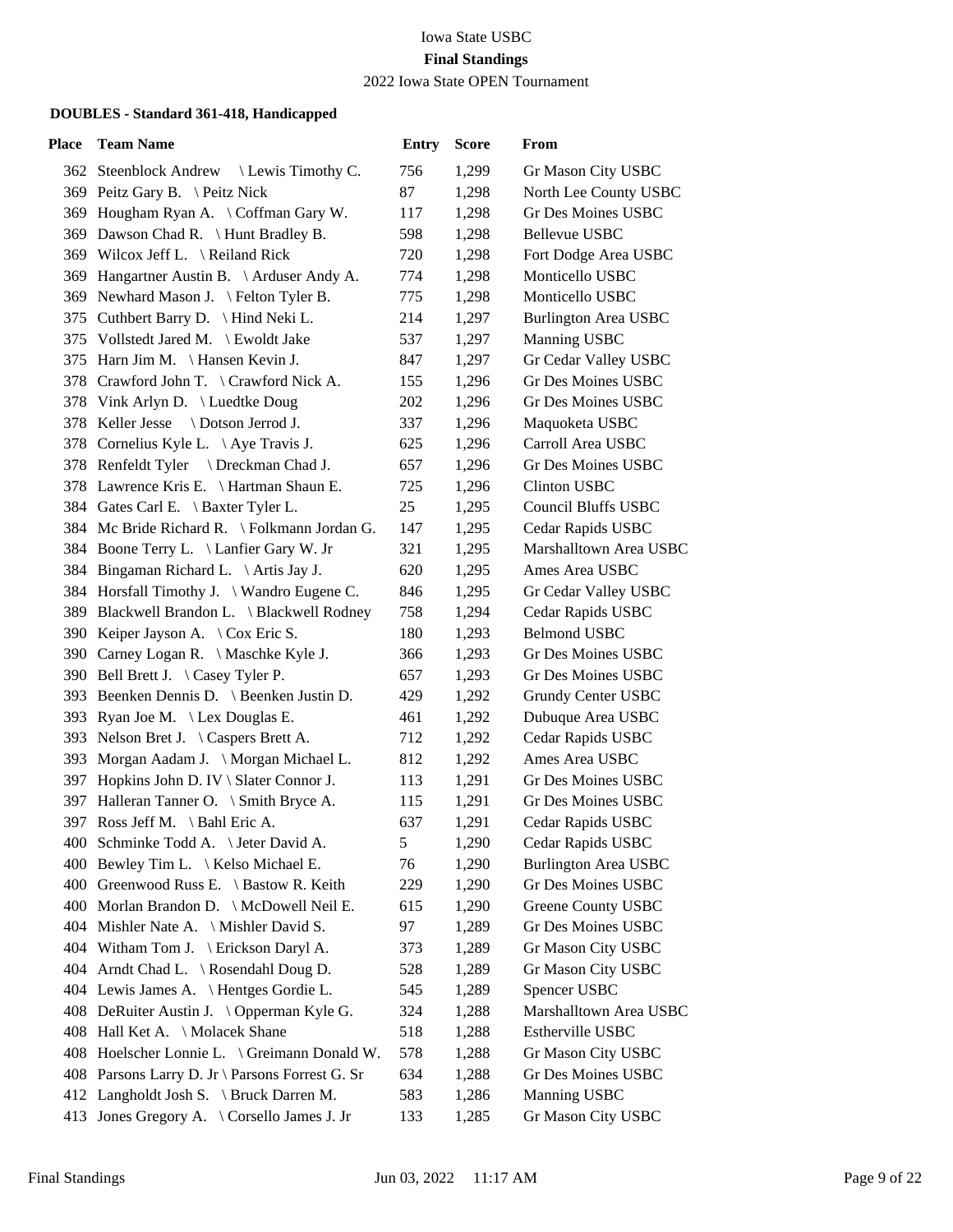2022 Iowa State OPEN Tournament

| Place | <b>Team Name</b>                                        | <b>Entry</b> | <b>Score</b> | From                        |
|-------|---------------------------------------------------------|--------------|--------------|-----------------------------|
|       | 413 Bildstein Todd J. \Feldman Mark A.                  | 244          | 1,285        | Dyersville USBC             |
|       | 413 Ginther Ashley S. \ Gronowski Rich Jr               | 846          | 1,285        | Gr Cedar Valley USBC        |
|       | 416 Bushore Cindi K. \Newell Brandon W.                 | 620          | 1,284        | Ames Area USBC              |
|       | 416 Crossland Brian N. \ Luneckas Darin H.              | 636          | 1,284        | Cedar Rapids USBC           |
|       | 418 Coppinger Chad A. \ Roseman Dustin "Dusty" 81<br>R. |              | 1,283        | Gr Davenport Metro USB      |
|       | 418 Wagner Curt J. \ Wagner Blair A.                    | 132          | 1,283        | Gr Des Moines USBC          |
|       | 418 Schweizer Nicholas D. \ Brown Steve                 | 378          | 1,283        | Gr Mason City USBC          |
|       | 418 Rohwedder Kenneth N. \ Roberson Aaron D.            | 564          | 1,283        | Muscatine USBC              |
|       | 418 Paper Wayne A. \ Bonfig Eric J.                     | 706          | 1,283        | Grundy Center USBC          |
|       | 423 Johnson Aaron G. \ Heick Dalton P.                  | 421          | 1,282        | Iowa City USBC              |
|       | 423 Uhl Justin M. $\langle$ Gwennap Kenneth D.          | 473          | 1,282        | <b>Council Bluffs USBC</b>  |
|       | 423 Sellers Randy L. \ Erickson Matthew J.              | 768          | 1,282        | Cedar Rapids USBC           |
|       | 426 Riddle Christopher M. Jr \ Riddle Chris M. Sr63     |              | 1,281        | <b>Iowa City USBC</b>       |
|       | 426 Boyd Lonnie \ Cunningham Kenneth R.                 | 607          | 1,281        | Gr Davenport Metro USB      |
|       | 426 Moran-Lellig Chelsea \ Holman Scott T.              | 875          | 1,281        | Gr Cedar Valley USBC        |
|       | 429 Slife Dan J. \ Peper Lon G.                         | 108          | 1,280        | Cedar Rapids USBC           |
|       | 429 Yeisley Conor R. \Yeisley Andrew J.                 | 280          | 1,280        | Cedar Rapids USBC           |
|       | 429 Maiers Marv D. \ Engelken Richard A.                | 379          | 1,280        | Dubuque Area USBC           |
| 429   | Schwarting Christian A. \ Miller Alex R.                | 446          | 1,280        | Iowa City USBC              |
|       | 429 Brown Chris P. \ Walsted Dan J.                     | 762          | 1,280        | <b>Gr Des Moines USBC</b>   |
|       | 434 Daniels Jeffrey C. \ Chrisinger Ryan D.             | 185          | 1,279        | Gr Des Moines USBC          |
|       | 434 Schatzman John B. III \ Schatzman John B. Jr199     |              | 1,279        | Marshalltown Area USBC      |
|       | 434 Redmond D'Carlos L. \ Mc Kinley Aaron D.            | 278          | 1,279        | Cedar Rapids USBC           |
|       | 434 Thammarath Vritie V. T \ Ruby Chad S.               | 310          | 1,279        | Gr Des Moines USBC          |
|       | 434 Owens Sean M. \Davis Justin R.                      | 500          | 1,279        | <b>Clinton USBC</b>         |
|       | 434 Brockman Tony \ Knight Norman R.                    | 535          | 1,279        | Manning USBC                |
|       | 440 Ohl Tyler M. \Thole Luke A.                         | 336          | 1,278        | Maquoketa USBC              |
|       | 440 Petersen Ben J. \ Meyer Bernie M.                   | 515          | 1,278        | Estherville USBC            |
|       | 440 Wolfe Jody L. \ Spring Craig W.                     | 622          | 1,278        | Gr Des Moines USBC          |
|       | 440 Meyers Larry D. \Thielen Ernie                      | 683          | 1,278        | Fort Dodge Area USBC        |
|       | 440 Brown Larry W. Jr \ Brown Chris A.                  | 893          | 1,278        | Muscatine USBC              |
|       | 445 Gates Rusty D. \ Hammel Douglas N.                  | 123          | 1,277        | Keokuk USBC                 |
|       | 445 Huber Dakota L. \ Horne Douglas A.                  | 140          | 1,277        | Cedar Rapids USBC           |
| 445   | Sann Dwight A. \ Reiland Steve C.                       | 178          | 1,277        | <b>Belmond USBC</b>         |
| 445   | Andrews Sonny J. \ Dixon Brandon S.                     | 222          | 1,277        | <b>Burlington Area USBC</b> |
|       | 445 Alachniewicz Todd \ Camamo Ted                      | 367          | 1,277        | Fort Dodge Area USBC        |
|       | 445 Ketchum April S. \ Elliott Chad                     | 755          | 1,277        | Gr Mason City USBC          |
| 451   | Miller Jay S. $\setminus$ Allen James M.                | 121          | 1,276        | Gr Mason City USBC          |
| 452   | Boege Justin \ Snodgrass Joshua M.                      | 3            | 1,275        | Ames Area USBC              |
| 452   | Waugh James R. $\setminus$ Woerdehoff James A. SR       | 243          | 1,275        | Gr Davenport Metro USB      |
|       | 452 Borkowski Eric \ Schultes Collin J.                 | 533          | 1,275        | Manning USBC                |
|       | 452 Heisterkamp Edwin W. \Heisterkamp Eric J. 624       |              | 1,275        | Carroll Area USBC           |
| 452   | Hampe Ashley M. \ Moore Brian D.                        | 635          | 1,275        | Gr Des Moines USBC          |
|       | 452 Westerly James B. \ Bryan Gary                      | 662          | 1,275        | Gr Des Moines USBC          |
|       | 458 Ruopp Greg R. \ Knop Chad A.                        | 40           | 1,274        | Ames Area USBC              |
|       | 458 Wulff Dylan T. \ Milder Michael W.                  | 304          | 1,274        | Muscatine USBC              |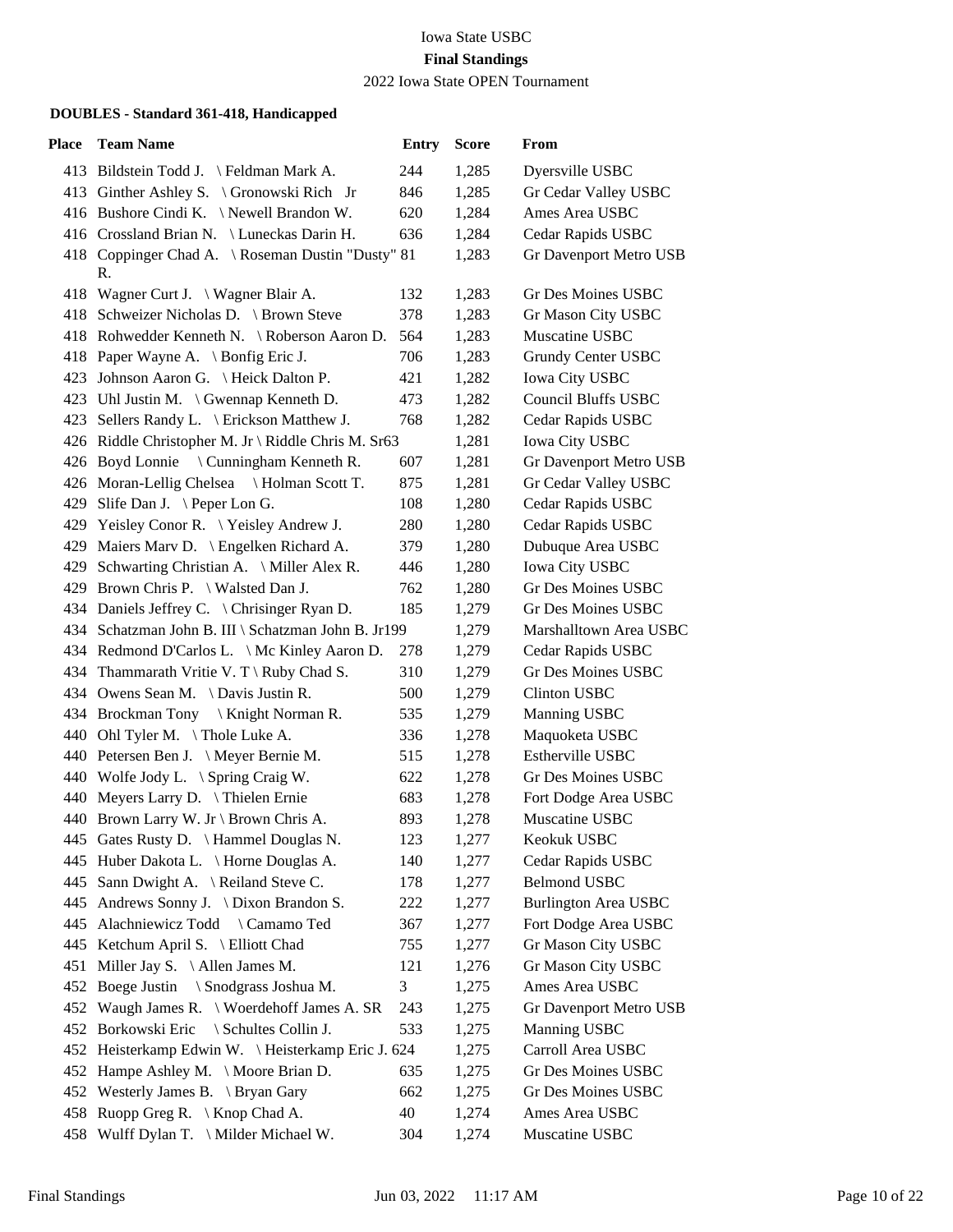2022 Iowa State OPEN Tournament

| Place | <b>Team Name</b>                              | <b>Entry</b> | <b>Score</b> | From                       |
|-------|-----------------------------------------------|--------------|--------------|----------------------------|
|       | 458 Clasen Louie L. \ Quinlan Tom W.          | 330          | 1,274        | Maquoketa USBC             |
|       | 458 Foster Michael V. \ Olson Greg M.         | 795          | 1,274        | Ames Area USBC             |
|       | 458 Woten Breanne L. \ McHawes Samantha J.    | 802          | 1,274        | Oskaloosa USBC             |
|       | 463 Stevens Russ D.   Wiezorek Scott R.       | 178          | 1,273        | <b>Belmond USBC</b>        |
|       | 463 Elliott Travis D. \ Tilleraas Jared O.    | 456          | 1,273        | West Union USBC            |
|       | 463 Morgan Tia M. \ Chamberlain Mark C.       | 812          | 1,273        | Ames Area USBC             |
|       | 466 Calkins Kenneth G. Jr \ Gregory Rick      | 94           | 1,272        | <b>Gr Des Moines USBC</b>  |
|       | 466 Jacobsen Harry R. \ Mikkelson Jason J.    | 132          | 1,272        | <b>Gr Des Moines USBC</b>  |
|       | 466 Kurtz Johnny S. \Twitchell John R.        | 155          | 1,272        | <b>Gr Des Moines USBC</b>  |
|       | 466 Stahl Mark R. \ Rolands Roland H.         | 346          | 1,272        | Waukon USBC                |
|       | 466 Maiers Luke M. \ Sweeney Tim L.           | 388          | 1,272        | Dubuque Area USBC          |
|       | 466 Belcher Nick L. \ Belcher Chris P.        | 703          | 1,272        | <b>Gr Des Moines USBC</b>  |
|       | 466 Graap Holly L. \ Houseman Donald E.       | 736          | 1,272        | Gr Davenport Metro USB     |
|       | 473 Hessenius Jacob D. \ Schaefer Eric J.     | 170          | 1,271        | Cedar Rapids USBC          |
|       | 473 Allen Larry G. \ Wernick Brian P.         | 200          | 1,271        | Camanche USBC              |
|       | 473 Schmitt Sharon A. \ Schmitt Steve         | 428          | 1,271        | Grundy Center USBC         |
|       | 473 Franz Cathe M. \ Franz Jeffrey A.         | 449          | 1,271        | Iowa City USBC             |
|       | 473 Hall William C. \ Johnson James D.        | 638          | 1,271        | Dubuque Area USBC          |
|       | 478 Allen Adam J. \ Rief Kevin                | 224          | 1,270        | Manning USBC               |
|       | 478 Sanders Ryan J. \Thompson Jeff J.         | 529          | 1,270        | Gr Mason City USBC         |
|       | 478 Cook Michael G. \ Kenyon Joe W.           | 741          | 1,270        | <b>Gr Des Moines USBC</b>  |
|       | 478 Ahles John A. \ Hackbarth Michael C.      | 757          | 1,270        | Eldora USBC                |
|       | 482 Lasack Wayne M. \Theilen Kevin D.         | 10           | 1,269        | Anamosa USBC               |
|       | 482 Prado Bradley M. Jr \ Smith Dustin W.     | 57           | 1,269        | Ottumwa Area USBC          |
|       | 482 Sunderland Jacob J. \ Gruber Anthoney D.  | 310          | 1,269        | <b>Gr Des Moines USBC</b>  |
|       | 482 Lemkau Bryan L. \ Schroeder Ethan F.      | 560          | 1,269        | Muscatine USBC             |
|       | 486 La Rue Terry M. \Caldwell Blaine C.       | 56           | 1,268        | Ottumwa Area USBC          |
|       | 486 Norris Rick E. \ Ellingson Dan L.         | 314          | 1,268        | <b>Gr Des Moines USBC</b>  |
|       | 486 Henley Sean M. \ Gardner Alan C. II       | 476          | 1,268        | <b>Council Bluffs USBC</b> |
|       | 486 Brinker Jared \ Griffith Andy D.          | 539          | 1,268        | Manning USBC               |
|       | \ Edwards Sanford (Alan)<br>486 King Elijah   | 760          | 1,268        | De Witt USBC               |
|       | 491 Reid Cory P. \ Quintana Cristobal P.      | 28           | 1,267        | <b>Iowa City USBC</b>      |
|       | 491 Cannon Tom A. \ Christoffersen Rick       | 233          | 1,267        | Atlantic USBC              |
|       | 491 Conner Michael V. \ Wallin Dan G.         | 290          | 1,267        | Dubuque Area USBC          |
| 491   | Camp Austin M. \ Paar Noah D.                 | 291          | 1,267        | Dubuque Area USBC          |
| 491   | Morris Robert W. Jr \ Lamphier Todd           | 432          | 1,267        | West Delaware USBC         |
|       | 491 Dohrmann Dana R. \ Lawrence Lance J.      | 578          | 1,267        | Gr Mason City USBC         |
| 491   | Maxson David M. Jr \ Lindgren Tim R.          | 890          | 1,267        | Gr Cedar Valley USBC       |
|       | 498 Wehling Elizabeth A. \ Lohmann Eric E.    | 407          | 1,266        | Tripoli USBC               |
| 498   | Suhr Christopher A. \ Pierce Brandon J.       | 419          | 1,266        | Cedar Rapids USBC          |
|       | 498 Elwick Andrew M. \Page Kirk E.            | 711          | 1,266        | Cedar Rapids USBC          |
| 498   | Bond Ryan M. \ Martinez Chad C.               | 886          | 1,266        | Gr Cedar Valley USBC       |
| 502   | Walter Adam<br>\ Walter Tim M.                | 118          | 1,265        | Gr Des Moines USBC         |
|       | 502 Parsons Terry R. \ Morrison William L.    | 259          | 1,265        | Mt Pleasant USBC           |
|       | 502 Deflieger Chester D. \ Mcdermott Lucas D. | 379          | 1,265        | Dubuque Area USBC          |
|       | 502 Wilhelm Ted B. \ Byers Jamie A. Jr        | 765          | 1,265        | Gr Des Moines USBC         |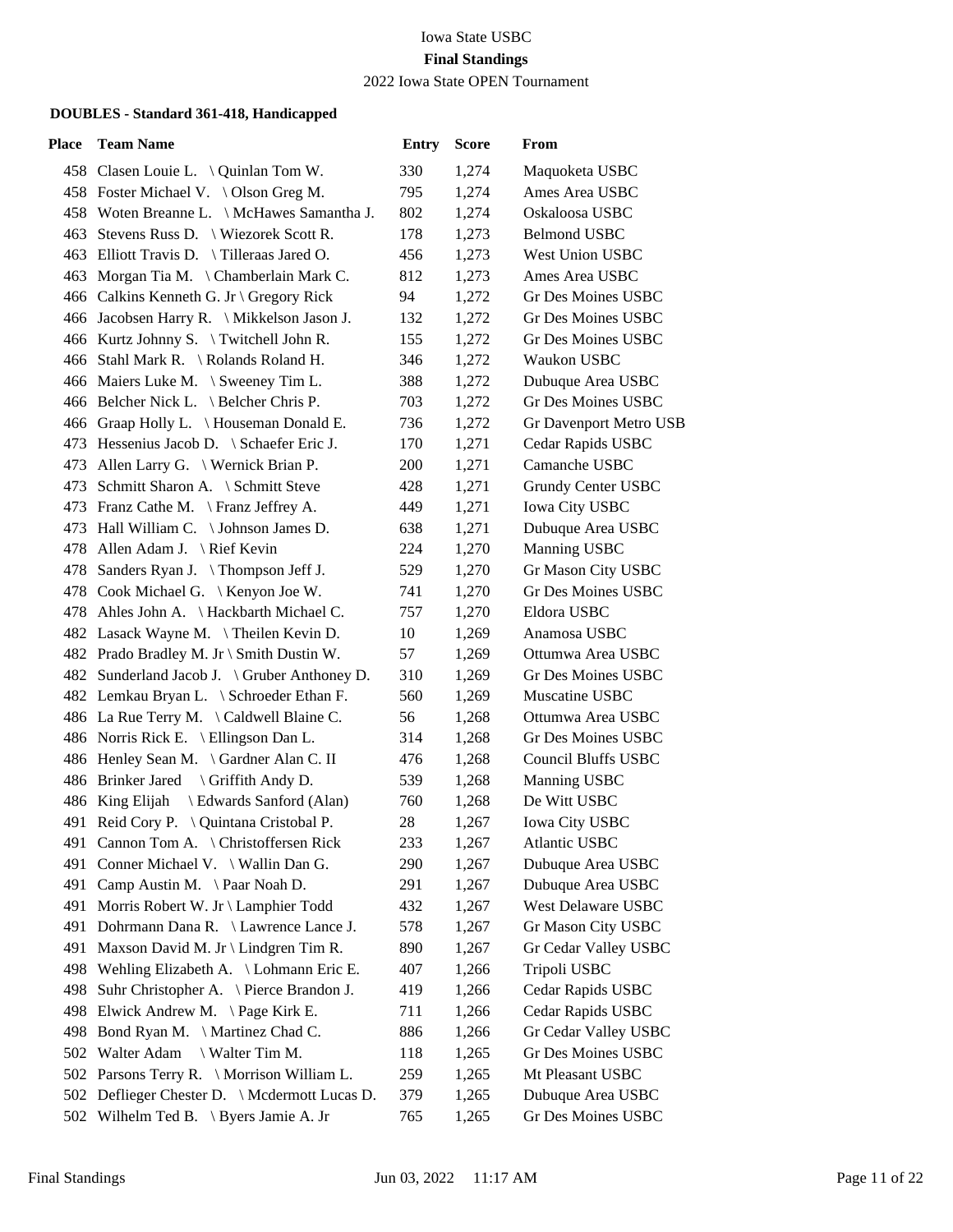### 2022 Iowa State OPEN Tournament

| Place | <b>Team Name</b>                                    | <b>Entry</b> | <b>Score</b> | From                        |
|-------|-----------------------------------------------------|--------------|--------------|-----------------------------|
|       | 502 Ruchti Tony J. \ Flood Shaun J.                 | 797          | 1,265        | Gr Des Moines USBC          |
|       | 507 Bertagnolli Dr. Rico L. \ Van Andel Rusty L. 12 |              | 1,264        | Gr Des Moines USBC          |
| 507   | Smith Charles R. $\setminus$ Bianchi Jeff L.        | 96           | 1,264        | Gr Des Moines USBC          |
|       | 507 Grimes Jay D. \ Coulson Tim J.                  | 146          | 1,264        | Cedar Rapids USBC           |
|       | 507 True Eric \ Parsons Cory W.                     | 375          | 1,264        | Gr Mason City USBC          |
|       | 511 Montgomery Robert J. \ Sturtz Wayne A.          | 46           | 1,263        | <b>Stuart USBC</b>          |
|       | 511 Eggerss Robert P. \ Nisser Steve D.             | 531          | 1,263        | Gr Des Moines USBC          |
|       | 513 Marshall Dian K. \ Brown Charles D.             | 73           | 1,262        | <b>Burlington Area USBC</b> |
|       | 513 Vance Troy A. \ Vance Tony D.                   | 131          | 1,262        | Gr Des Moines USBC          |
|       | 513 Myers Tyler J. \ Espinoza Miguel J. Jr          | 476          | 1,262        | <b>Council Bluffs USBC</b>  |
|       | 513 Larson Tim L. \ Domek Martin J.                 | 516          | 1,262        | Estherville USBC            |
|       | 513 Rynearson Todd A. \ Solum Marvin Jr             | 686          | 1,262        | Gr Des Moines USBC          |
|       | 513 Rollins Jenn D. \ Carlyle Brian R.              | 723          | 1,262        | Fort Dodge Area USBC        |
|       | 513 Vashaw Kelci J. \ Esch Samuel A.                | 767          | 1,262        | Ames Area USBC              |
|       | 513 Mallon Andrew J. \ Groenewald Michael A.        | 865          | 1,262        | Gr Cedar Valley USBC        |
|       | 521 Erps Andrew J. \ Richardson Andy A.             | $\mathbf{1}$ | 1,261        | Gr Des Moines USBC          |
|       | 521 Pote Alicia A. \ Reha Bruce A.                  | 44           | 1,261        | <b>Stuart USBC</b>          |
|       | 521 Watts John J. \ Danner Travis L.                | 127          | 1,261        | Sigourney USBC              |
|       | 521 Pelzer Mark E. \ Irwin Mark D.                  | 561          | 1,261        | Muscatine USBC              |
|       | 521 Heim John J. \ Erichsen Luke                    | 414          | 1,261        | Gr Davenport Metro USB      |
|       | 526 Bents Jacob J. \ Bents Dorsey J.                | 285          | 1,260        | Cedar Rapids USBC           |
|       | 526 Hermsen Matt W. \ Winner Chris J.               | 900          | 1,260        | Dubuque Area USBC           |
|       | 528 Young Austin J. \ Christensen Dan A.            | 4            | 1,259        | Cedar Rapids USBC           |
|       | 528 David Justin J. \ David Jeff S.                 | 344          | 1,259        | Waukon USBC                 |
|       | 528 Glawe Brian A. \Thilges David M.                | 732          | 1,259        | Cedar Rapids USBC           |
|       | 528 Powell Chase A. \ Gladwell Ryan K.              | 896          | 1,259        | Muscatine USBC              |
|       | 528 Camarata David E. \ Palmer Brian D.             | 793          | 1,259        | Gr Des Moines USBC          |
|       | 528 Kenney Marc \ Elkin Taylar                      | 804          | 1,259        | Fort Dodge Area USBC        |
|       | 534 Black Ryan J. \Dostal Bob J.                    | 109          | 1,258        | Cedar Rapids USBC           |
|       | 534 Schreurs Thomas D. \ Littleton Marcus           | 273          | 1,258        | <b>Gr Des Moines USBC</b>   |
|       | 534 Akers Clive E. \ Akers David E.                 | 541          | 1,258        | Marshalltown Area USBC      |
|       | 534 Foster Emily A. \ Foster Rodney                 | 684          | 1,258        | Fort Dodge Area USBC        |
|       | 538 Lankford Dick W. \ Bennett Mark A.              | 207          | 1,257        | Gr Des Moines USBC          |
|       | 538 Wheatly Norman D. \ Van Winkle Steven T.        | 307          | 1,257        | Gr Des Moines USBC          |
| 538   | Dammeier Kameron<br>\ Scheibe Zach T.               | 329          | 1,257        | Maquoketa USBC              |
|       | 538 Miller Michael L. \Taylor John W. Jr            | 617          | 1,257        | Greene County USBC          |
|       | 538 Bogle Bruce A. \Ruble Herb W.                   | 686          | 1,257        | Gr Des Moines USBC          |
| 538   | Tucker Tiffani B. \ Burkmire Bill R. Jr             | 703          | 1,257        | Gr Des Moines USBC          |
| 538   | Showalter Christopher<br>\ Freeman Jason C.         | 892          | 1,257        | Gr Cedar Valley USBC        |
| 545   | Schmidt Corey K. $\setminus$ Witham Mike            | 293          | 1,256        | Charles City USBC           |
| 545   | Kuetz Mike A. \ Backus Richard L.                   | 530          | 1,256        | Gr Des Moines USBC          |
| 545   | McElmeel Nic E. $\setminus$ McElmeel Luke T.        | 773          | 1,256        | Monticello USBC             |
| 548   | Biver John F. \ Klostermann Logan M.                | 465          | 1,255        | Dubuque Area USBC           |
|       | 548 Aldrich Jon C. \ Mckee Patrick M.               | 747          | 1,255        | Gr Des Moines USBC          |
|       | 550 Teague Vernon D. \ Hahn Mark                    | 242          | 1,254        | Gr Davenport Metro USB      |
|       | 550 Reeves Daron B. \ Long Chris                    | 585          | 1,254        | <b>Guthrie County USBC</b>  |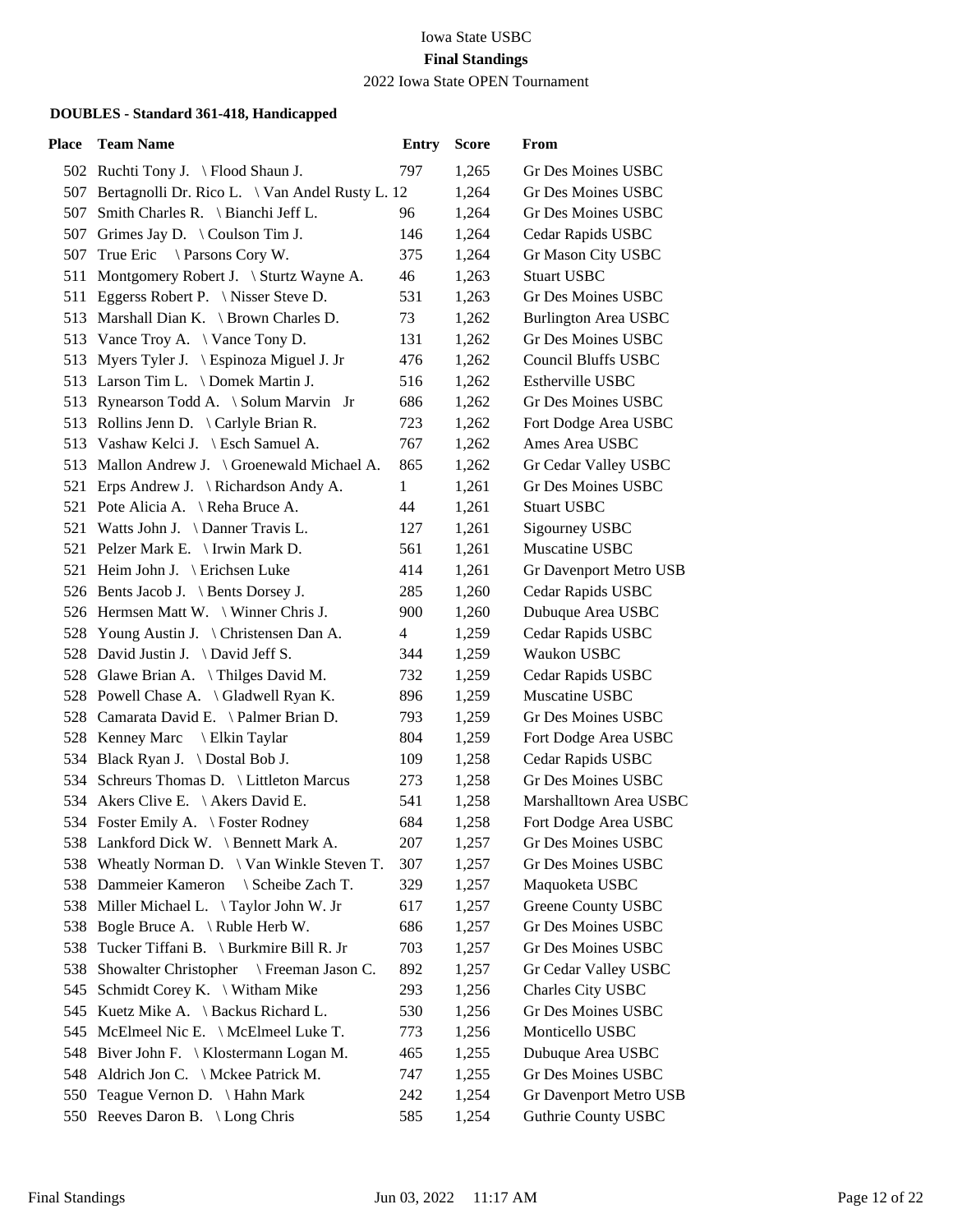2022 Iowa State OPEN Tournament

| Place | <b>Team Name</b>                                          | <b>Entry</b> | <b>Score</b> | From                        |
|-------|-----------------------------------------------------------|--------------|--------------|-----------------------------|
|       | 550 Huisman Jesse D. \ Jessup Steven M.                   | 687          | 1,254        | Grundy Center USBC          |
|       | 550 Snyder Tony E. \ O' Connor Michael J.                 | 734          | 1,254        | Cedar Rapids USBC           |
|       | 550 Gibbs Anthony E. \ Arduser Kegan                      | 898          | 1,254        | Monticello USBC             |
| 555   | Schoep Arden J. \ Mason Terry W.                          | 15           | 1,253        | Ames Area USBC              |
|       | 555 Stuekerjuergen Greg \ Stuekerjuergen William 87<br>Р. |              | 1,253        | North Lee County USBC       |
|       | 555 Wear Draven M. \ Cochran Robert E.                    | 156          | 1,253        | Gr Des Moines USBC          |
|       | 555 Kramer Austin H.   Kramer Russell J.                  | 388          | 1,253        | Dubuque Area USBC           |
|       | 555 Weidemann Scott R. \ Cannon Cory                      | 457          | 1,253        | West Union USBC             |
|       | 555 Janning Mitch \ Brandt Jonathon J.                    | 537          | 1,253        | Manning USBC                |
|       | 555 Seibert Eric S. \ Dubois Adam M.                      | 903          | 1,253        | Pella USBC                  |
|       | 555 Christensen Casey J. \ Christensen Zach A.            | 823          | 1,253        | Cedar Rapids USBC           |
|       | 555 Eckhoff Jonathon J. \Jarchow Adam L.                  | 875          | 1,253        | Gr Cedar Valley USBC        |
|       | 564 Van Heiden Brian D. \ Fisher Andrew L.                | 140          | 1,252        | Cedar Rapids USBC           |
|       | 564 Phillips Greg \ Lane Rudy L.                          | 231          | 1,252        | <b>Gr Des Moines USBC</b>   |
|       | 564 Kracht Chris M. \ McRobie Mike W.                     | 259          | 1,252        | Mt Pleasant USBC            |
|       | 564 Mack Emily \Novinski Levi C.                          | 606          | 1,252        | Gr Davenport Metro USB      |
|       | 564 Stigers Michael R. \ Furne Eric J.                    | 607          | 1,252        | Gr Davenport Metro USB      |
|       | 564 Ribbink Cathy J. \Ribbink Warren S.                   | 893          | 1,252        | Muscatine USBC              |
|       | 570 Demmer Tim A. \ Steffensmeier Scott J.                | 248          | 1,251        | Dyersville USBC             |
|       | 570 Gerrard Keegan D. \ Foster Matthew L.                 | 255          | 1,251        | Fort Dodge Area USBC        |
|       | 570 Hepker James W. \ Wagner Garry L.                     | 285          | 1,251        | Cedar Rapids USBC           |
|       | 570 Bockenstedt Andy W. \ Bockenstedt Luke J.             | 380          | 1,251        | Dubuque Area USBC           |
|       | 570 Davis Gary S. \ Lowary Mike D.                        | 489          | 1,251        | <b>Burlington Area USBC</b> |
|       | 575 Brink Greg G. \ Winke Ken                             | 345          | 1,250        | Waukon USBC                 |
|       | 575 Becker Michael L. \ Becker Paul L.                    | 368          | 1,250        | Fort Dodge Area USBC        |
|       | 575 Goetz Joseph \ Watson Keith                           | 697          | 1,250        | Keokuk USBC                 |
|       | 578 Wilbanks Payton M. \Johnson Justin T.                 | 56           | 1,249        | Ottumwa Area USBC           |
|       | 578 Judson Derald L. \ Graves Jeff J.                     | 154          | 1,249        | <b>Gr Des Moines USBC</b>   |
|       | 578 Ackerson Ian \ Lee Cassie                             | 836          | 1,249        | <b>Gr Des Moines USBC</b>   |
|       | 581 Allen Christopher L. \ Bingham Ronald R.              | 19           | 1,248        | Pella USBC                  |
|       | 581 Murtha Shawn A. \ Wilcox Joshua R.                    | 147          | 1,248        | Cedar Rapids USBC           |
|       | 581 Mc Quiston Trent G. \ Viers Lance A.                  | 286          | 1,248        | Cedar Rapids USBC           |
| 581   | Schmidt Denny K. \ Cotton Michael R. Jr                   | 293          | 1,248        | Charles City USBC           |
| 585   | Hull Jonathan J. \ Burton Chad R.                         | $\mathbf{1}$ | 1,247        | Gr Des Moines USBC          |
|       | 585 Nadermann Mark M. \ Schmitt Rick J.                   | 382          | 1,247        | Dubuque Area USBC           |
| 585   | Lickly Thomas C. \ Schultz James A.                       | 475          | 1,247        | <b>Council Bluffs USBC</b>  |
|       | 585 Garringer Jeremy L. \Provin Jeremy M.                 | 628          | 1,247        | <b>Iowa City USBC</b>       |
| 589   | Jack Douglas K. \ McDowell Don E.                         | 110          | 1,246        | <b>Iowa City USBC</b>       |
| 589   | Harris Doug M. \ Lawrence Devon                           | 455          | 1,246        | West Union USBC             |
| 589   | Clark Mike D. \ Sabin Matt                                | 492          | 1,246        | Sigourney USBC              |
| 589   | Bowers Timothy J. \ Kirchner Kevin                        | 268          | 1,246        | Mt Pleasant USBC            |
| 593   | Talbert Ricky E. \Talbert Colton R.                       | 236          | 1,245        | <b>Iowa City USBC</b>       |
| 593   | Saehler Daniel J. \ Saylor Brian P.                       | 450          | 1,245        | <b>Iowa City USBC</b>       |
|       | 595 O'Neill Tyler J. \ Brookins Dalton H.                 | 92           | 1,244        | Gr Des Moines USBC          |
|       | 595 Heath Bryan J. \Heath Robert C. Jr                    | 281          | 1,244        | Greene County USBC          |
| 597   | Marchant J W IV \ Marchant Gordon L.                      | 205          | 1,243        | Gr Des Moines USBC          |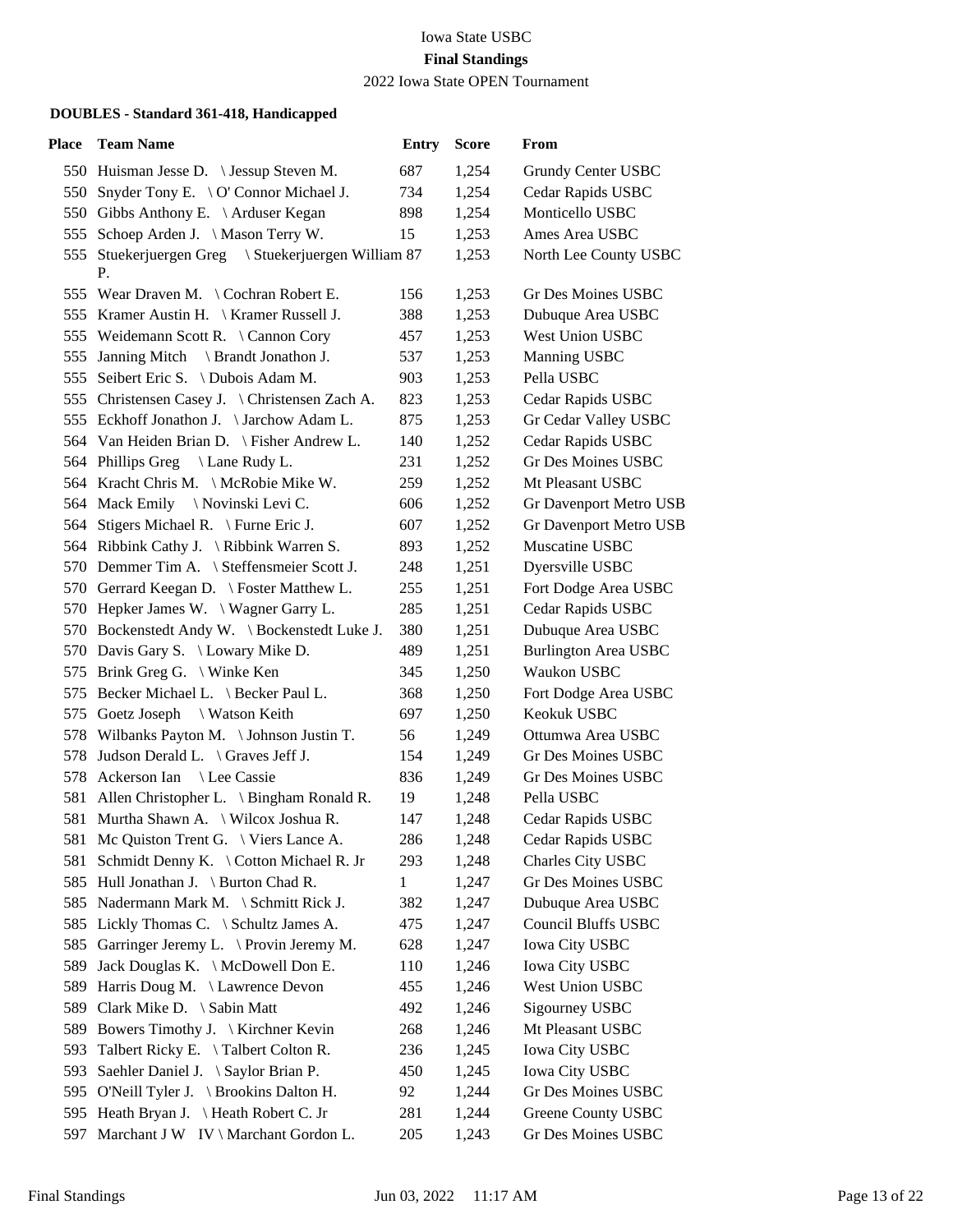### 2022 Iowa State OPEN Tournament

| Place | <b>Team Name</b>                              | <b>Entry</b> | <b>Score</b> | From                         |
|-------|-----------------------------------------------|--------------|--------------|------------------------------|
|       | 597 Van Lenning Sam L. \ Baines Dillon P.     | 618          | 1,243        | <b>Iowa Great Lakes USBC</b> |
|       | 599 Aldersen Danny J. \ Brown Robert L. II    | 120          | 1,242        | <b>Iowa City USBC</b>        |
| 599   | Reighard Brian \ Gibson Joe                   | 240          | 1,242        | De Witt USBC                 |
|       | 599 Olberding David J. \ Mescher Scot S.      | 248          | 1,242        | Dyersville USBC              |
|       | 599 Dowell Jerry R. \ Lewis Rick J.           | 685          | 1,242        | Gr Des Moines USBC           |
|       | 599 Grau Adam \ Michaelsen Matthew V.         | 798          | 1,242        | De Witt USBC                 |
|       | 599 McRobie Mike W. \Albers Todd K.           | 861          | 1,242        | Gr Cedar Valley USBC         |
|       | 605 Paisley Robert P. \ Nichols Dalton W.     | 260          | 1,241        | Mt Pleasant USBC             |
|       | 605 Juett Jonathon D. \ Juett Justin R.       | 420          | 1,241        | Cedar Rapids USBC            |
|       | 605 Gosse Jacob W. \ Graves Zachary G.        | 666          | 1,241        | Gr Des Moines USBC           |
|       | 605 Robinson Eddie J. III \ Boyland Marcus P. | 860          | 1,241        | Gr Cedar Valley USBC         |
|       | 609 Langfitt Dana D. \ Trees Justin M.        | 173          | 1,240        | Gr Mason City USBC           |
|       | 610 Waffle Doug K. \ Dunn James D.            | 183          | 1,239        | <b>Council Bluffs USBC</b>   |
|       | 610 Orr Glenn A. \ Pendegraft Ronald E.       | 479          | 1,239        | <b>Creston USBC</b>          |
|       | 610 Trecker Tyler J. \ McLaughlin Hayden N.   | 534          | 1,239        | Manning USBC                 |
|       | 613 Warrior Ryan J. \ Sellman Ben H.          | 47           | 1,238        | <b>Stuart USBC</b>           |
|       | 613 Schmitz Jake J. \ Steele Eli C.           | 313          | 1,238        | Gr Des Moines USBC           |
|       | 613 Larkin Sean \ Eberling Andrew R.          | 340          | 1,238        | Waukon USBC                  |
|       | 613 Bauer Warren K.   Kee Chris J.            | 372          | 1,238        | Fort Dodge Area USBC         |
|       | 613 Snow Jason J. \ Jensen Tim K.             | 485          | 1,238        | Anamosa USBC                 |
|       | 613 Steffen Tom J. \ Steffen David J.         | 601          | 1,238        | New Hampton USBC             |
|       | 613 Payne Chris<br>Loney Matt R.              | 897          | 1,238        | Dubuque Area USBC            |
|       | 613 Main Wiley<br>$\setminus$ Mathany Wes R.  | 831          | 1,238        | Lenox USBC                   |
|       | 621 Walls Robert R. \ Pote Chad R.            | 44           | 1,236        | <b>Stuart USBC</b>           |
|       | 621 Ruppe Jessie E. \ Dunn Tim A.             | 183          | 1,236        | <b>Council Bluffs USBC</b>   |
| 621   | Solomon Dylan J. \ Mitchell Tyler R.          | 294          | 1,236        | Charles City USBC            |
|       | 621 Wood Jayson D. \ Olsen Michael R.         | 331          | 1,236        | Maquoketa USBC               |
|       | 621 Fowler Tyler \ Fowler Mathew J.           | 785          | 1,236        | <b>Iowa City USBC</b>        |
|       | 626 Kronlage Scott D. \ Urbain Bill D.        | 380          | 1,235        | Dubuque Area USBC            |
|       | 626 Corcoran Larry E. \ Werkmeister Brian L.  | 860          | 1,235        | Gr Cedar Valley USBC         |
|       | 628 Danner Carmen \ Danner Corey              | 127          | 1,234        | Sigourney USBC               |
|       | 628 Haar Larry D. \ Haar Mikael D.            | 314          | 1,234        | Gr Des Moines USBC           |
|       | 628 McRill Evan E. \ Pearson Geno R.          | 321          | 1,234        | Marshalltown Area USBC       |
|       | 628 Lyons Judd \ Wilson Jason D.              | 688          | 1,234        | Grundy Center USBC           |
| 628   | Snyder Daniel J. \ Husman Nick R.             | 410          | 1,234        | Cedar Rapids USBC            |
|       | 628 Ewurs Frank G. \ Boone Daniel J.          | 787          | 1,234        | Gr Des Moines USBC           |
|       | 634 Nye Tony D. \ Penrod Billy M.             | 217          | 1,233        | <b>Burlington Area USBC</b>  |
|       | 634 Idler Ryan L. \ Solomon Bernie J.         | 292          | 1,233        | Charles City USBC            |
| 634   | Sonnee George \ Canby Anthony L.              | 268          | 1,233        | Mt Pleasant USBC             |
|       | 634 Hoing Travis J. \ Schwake Michael J.      | 863          | 1,233        | Gr Cedar Valley USBC         |
|       | 634 Weber Collin A. \ Sears Shane S.          | 871          | 1,233        | Gr Cedar Valley USBC         |
| 639   | Brown Donald Butch R. \ Blough Jeff           | 498          | 1,232        | Gr Des Moines USBC           |
| 639   | Harris Samuel C. \ Harris Rusty               | 561          | 1,232        | Muscatine USBC               |
| 639   | Schneider Rachel L. \ Schneider Tad C.        | 605          | 1,232        | New Hampton USBC             |
| 639   | True Wesley L. \ Throndson Larry M.           | 636          | 1,232        | Cedar Rapids USBC            |
| 639   | Kleppe Kevin K. $\setminus$ Craun Denny       | 844          | 1,232        | Gr Cedar Valley USBC         |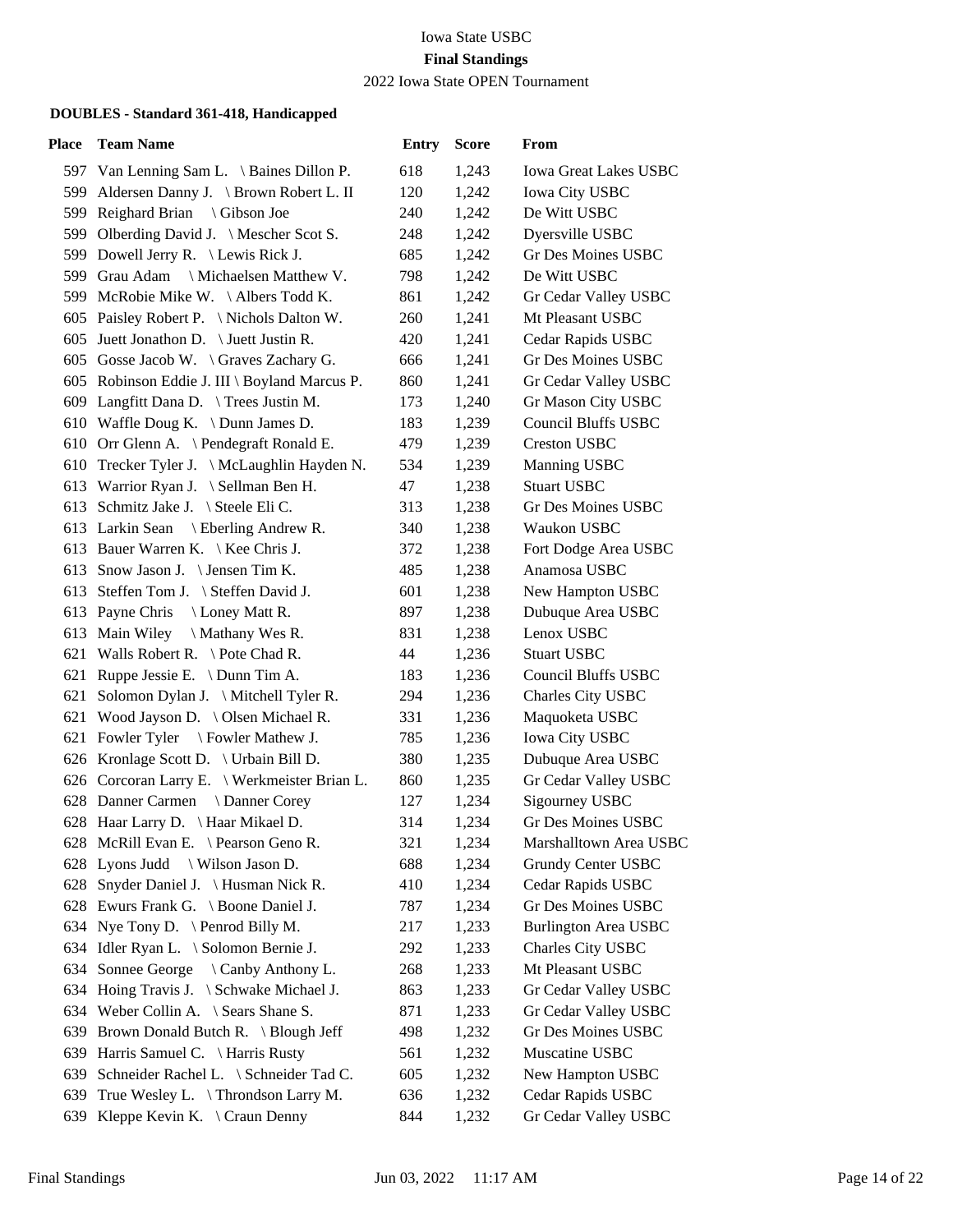### 2022 Iowa State OPEN Tournament

| <b>Place</b> | <b>Team Name</b>                                  | <b>Entry</b> | <b>Score</b> | From                       |
|--------------|---------------------------------------------------|--------------|--------------|----------------------------|
|              | 644 Saunders Tony A. \ Kilts Gerald S.            | 102          | 1,231        | Cedar Rapids USBC          |
|              | 644 Kukral Robert J. \ Schwarze Travis J.         | 408          | 1,231        | Tripoli USBC               |
|              | 644 Beitz Roger L. \ Beireis Steve W.             | 525          | 1,231        | Monticello USBC            |
|              | 644 Taylor Brandon M. \ Skokan Shane M.           | 713          | 1,231        | <b>Council Bluffs USBC</b> |
|              | 648 Bruner Joel D. \ Gillespie Robbin G.          | 16           | 1,230        | Charles City USBC          |
|              | 648 Core Ryan M. \ Kane Scott A.                  | 86           | 1,230        | Cedar Rapids USBC          |
|              | 648 Buckner Chris D. \ Buckner Tyler L.           | 101          | 1,230        | Greenfield USBC            |
|              | 648 Fenner Clarence S. \Ashley Jason R.           | 317          | 1,230        | <b>Gr Des Moines USBC</b>  |
|              | 648 Deich Brad W. \ Mcgregor Tommy E.             | 655          | 1,230        | Gr Des Moines USBC         |
|              | 648 Whiteman Scott M. \Dudley Ronald K.           | 706          | 1,230        | Grundy Center USBC         |
|              | 648 Holmberg Thomas J. \Newbanks Jordan D.        | 813          | 1,230        | Ames Area USBC             |
| 655          | Payne Thomas L. $\setminus$ Groth Bryce W.        | 134          | 1,229        | Gr Mason City USBC         |
|              | 655 Pfeiler Brian M. \Arnold Todd M.              | 252          | 1,229        | Dyersville USBC            |
|              | 655 Bigelow Steven R. \ Paar Daniel R.            | 290          | 1,229        | Dubuque Area USBC          |
|              | 655 Dannen Hunter W. \Dannen Aaron W.             | 322          | 1,229        | Marshalltown Area USBC     |
|              | 655 Eischeid Alan J. \ Halbur John L.             | 536          | 1,229        | Manning USBC               |
|              | 660 Butteris Zachary J. \Alger Matt W.            | 10           | 1,228        | Anamosa USBC               |
|              | 660 Dicken Joshua J. \ Cole Nick W.               | 873          | 1,228        | Gr Cedar Valley USBC       |
|              | 662 Williams Roger L. \ Brown Rodney A.           | 189          | 1,227        | Fort Dodge Area USBC       |
|              | 662 Ellis Forrest R. \ Barragy Christopher M.     | 603          | 1,227        | New Hampton USBC           |
|              | 662 Stedman Dan A. \ Vancleve Kaleb J.            | 653          | 1,227        | Dubuque Area USBC          |
|              | 662 Ruddy Makenzie C. \ Biscontine Sydney M.      | 849          | 1,227        | Gr Cedar Valley USBC       |
|              | 666 Swenson Chad A. \ Swenson Kyle                | 135          | 1,226        | Ames Area USBC             |
|              | 666 Moore Cheri D. \ Moore Larry L.               | 281          | 1,226        | Greene County USBC         |
|              | 666 Kern Brian L. \ Yusko Darren A.               | 607          | 1,226        | Gr Davenport Metro USB     |
|              | 666 Stahowick Thomas H. \ Stanton Richard T.      | 787          | 1,226        | <b>Gr Des Moines USBC</b>  |
|              | 666 Jackson Barry L. \ Hoing Travis J.            | 832          | 1,226        | Lenox USBC                 |
|              | 671 Sorrowfree Robert J. \ Doy Nick J.            | 557          | 1,225        | Muscatine USBC             |
|              | 671 Trimble David D. \ Raushenberger Austin J.    | 557          | 1,225        | Muscatine USBC             |
|              | 671 Smith James R. Sr \ Toenjes Ryan S.           | 776          | 1,225        | Monticello USBC            |
|              | 674 Kuntz Craig J. \ Zell Todd N.                 | 63           | 1,224        | Iowa City USBC             |
|              | 674 Berger William J. \ Jacobson Matthew D.       | 568          | 1,224        | Greene County USBC         |
|              | 674 Hagge Thomas L. \Hagge Tommy C.               | 608          | 1,224        | Gr Davenport Metro USB     |
|              | 674 Stoll Troy D. \ Shelton Stephen D.            | 703          | 1,224        | Gr Des Moines USBC         |
| 674          | Carper Deena M. \ Smith Eric J.                   | 858          | 1,224        | Gr Cedar Valley USBC       |
| 679          | Cole Tim A. \ Mootz Robert G.                     | 64           | 1,223        | Dubuque Area USBC          |
| 679          | Theisen Ben E. \ Breitbach Robert J.              | 382          | 1,223        | Dubuque Area USBC          |
| 679          | Dole Kyle T. \ Zenkovich Patrick J.               | 548          | 1,223        | Spencer USBC               |
| 679          | Kuennen Steven G. \ Schneider Trevor W.           | 605          | 1,223        | New Hampton USBC           |
| 683          | Forthmann Michael A. \ Jeffries James(Jay)        | 134          | 1,222        | Gr Mason City USBC         |
|              | 683 Holzwarth Benjamin D. \ McCarthy Jamie M. 343 |              | 1,222        | Waukon USBC                |
| 683          | Klaassen Michael S. \ Hersom Tyler                | 372          | 1,222        | Fort Dodge Area USBC       |
|              | 686 Eichhorst Bill G. \ Rinderspacher Ed          | 320          | 1,221        | <b>Iowa City USBC</b>      |
|              | 686 Osmundson Derwin K. \ Williams Steven         | 459          | 1,221        | West Union USBC            |
|              | 686 Cocayne Michael J. \ Miller Jeffrey D.        | 899          | 1,221        | Dubuque Area USBC          |
|              | 686 Ragsdale Noah L. \ Stover William J. II       | 877          | 1,221        | Gr Cedar Valley USBC       |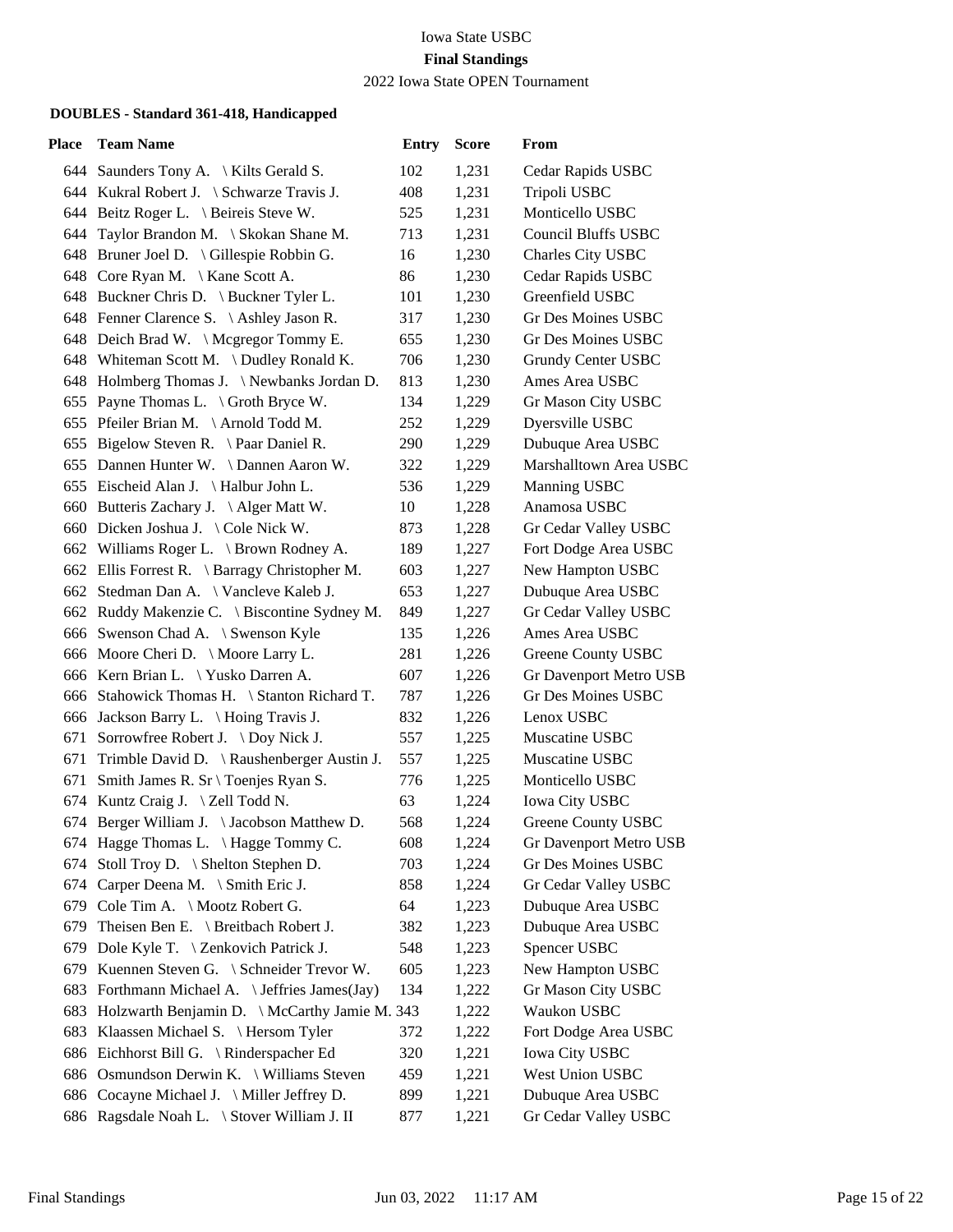## 2022 Iowa State OPEN Tournament

| Place | <b>Team Name</b>                                     | <b>Entry</b> | <b>Score</b> | From                        |
|-------|------------------------------------------------------|--------------|--------------|-----------------------------|
|       | 690 Kasper Dean E. \ Kasper Bobbie J.                | 542          | 1,220        | <b>Iowa City USBC</b>       |
|       | 690 Pope Aaron J. \ Stalker Evan R.                  | 755          | 1,220        | Gr Mason City USBC          |
|       | 690 Klimowski Kevin M.   Klimowski Elliot C.         | 888          | 1,220        | Gr Cedar Valley USBC        |
|       | 693 Hansel Troy J. \ Hansel Tanner J.                | 37           | 1,219        | Gr Siouxland USBC           |
|       | 693 Morrison Marty W. \ Basconcillo Romeo C.         | 204          | 1,219        | Gr Des Moines USBC          |
|       | 693 Brock Anthony J. \ Barr Tammy R.                 | 261          | 1,219        | Mt Pleasant USBC            |
| 693   | Jones Gary E. $\Im$ Smith Jay J.                     | 639          | 1,219        | <b>Bellevue USBC</b>        |
|       | 697 Slobodnik Doug A. \ Koenen Eric C.               | 258          | 1,217        | Mt Pleasant USBC            |
|       | 697 Cleary Ryan S. \ Rice Bailey D.                  | 384          | 1,217        | Dubuque Area USBC           |
|       | 697 Pierce Justin D. \ Cubbage Earnest L. Jr         | 419          | 1,217        | Cedar Rapids USBC           |
|       | 697 Ennenga Jason R. \ Huffman Paul E.               | 867          | 1,217        | Gr Cedar Valley USBC        |
|       | 701 Heeter Rich \ Wyatt Dewey                        | 223          | 1,215        | <b>Burlington Area USBC</b> |
|       | 701 Doke Paul W. \ Walker Billy R.                   | 315          | 1,215        | Gr Des Moines USBC          |
|       | 701 Wixom Bronson L. \ Lee Jonathan W.               | 654          | 1,215        | Mt Pleasant USBC            |
|       | 701 Meyer Kody \ Janssen Mat D.                      | 677          | 1,215        | Ida Grove USBC              |
|       | 701 Patterson Neil L. \ Rempt Dave J. Sr             | 743          | 1,215        | Cedar Rapids USBC           |
|       | 701 Shaffer Kevin M. \ Bauer Troy M.                 | 881          | 1,215        | Monticello USBC             |
|       | 707 Bloom Cheryl K. \ Mason Brad J.                  | 203          | 1,214        | Gr Des Moines USBC          |
|       | 708 Homeyer Cody \ Schmale Monty                     | 180          | 1,213        | <b>Belmond USBC</b>         |
|       | 708 Wooldrik Joseph E. \ Fuchs Shane A.              | 301          | 1,213        | Cedar Rapids USBC           |
|       | 710 Cox Chuck R. \ Pierson Joe S.                    | 273          | 1,212        | Gr Des Moines USBC          |
|       | 710 Mohr Doug A. \ Fagan Adam S.                     | 332          | 1,212        | Maquoketa USBC              |
|       | 710 Brink Gerald G. \ Brink Billy A.                 | 340          | 1,212        | Waukon USBC                 |
|       | 710 Donald Lyle D. \Alderson Scott W.                | 495          | 1,212        | Sigourney USBC              |
|       | 710 Slaght Andrew P. \ Schultz Michael E.            | 653          | 1,212        | Dubuque Area USBC           |
|       | 715 Bissen Ryan M. \Gerbig Jake                      | 357          | 1,211        | Stacyville USBC             |
|       | 715 Clavey Mike R. \ Fredericks Brian L.             | 369          | 1,211        | Fort Dodge Area USBC        |
| 717   | Hopkins Bruce L. \ Stanton Frank C.                  | 72           | 1,210        | Ottumwa Area USBC           |
|       | 717 Long Scott A. \ Corporon Douglas V.              | 194          | 1,210        | Cedar Rapids USBC           |
|       | 717 Beenken Whitnee<br>Boege Nathan                  | 428          | 1,210        | <b>Grundy Center USBC</b>   |
|       | 720 Schellhorn Jessica<br>\ MYER MORGAN L.           | 845          | 1,209        | Gr Cedar Valley USBC        |
|       | 721 Greenstreet Kevin W. II \ Greenstreet Kaylynn 58 |              | 1,208        | Ottumwa Area USBC           |
|       | S.                                                   |              |              |                             |
|       | 721 Foster Michael A. \ Ita Joseph E.                | 216          | 1,208        | <b>Burlington Area USBC</b> |
| 721   | The sing Tyler J. $\setminus$ Averhoff Forry E.      | 343          | 1,208        | Waukon USBC                 |
| 721   | Loeffelholz Robert E. \ Bolibaugh Russell P.         | 650          | 1,208        | Dubuque Area USBC           |
| 721   | Van Klavern Jim H. \ Graham Patrick D.               | 689          | 1,208        | Ottumwa Area USBC           |
|       | 726 Powers Anthony J. \ Mumm Allen                   | 239          | 1,207        | Gr Davenport Metro USB      |
|       | 726 Cappiello Tim J. \ Schuldt Luke D.               | 399          | 1,207        | Tripoli USBC                |
|       | 726 Haefner Payten J. \ Haefner Kevin D.             | 769          | 1,207        | Cedar Rapids USBC           |
| 729   | Louis Kelvin E. \ Nutz Rick L.                       | 23           | 1,206        | Cedar Rapids USBC           |
|       | 729 Daniels Alyssa L. \ Daniels Craig T.             | 185          | 1,206        | Gr Des Moines USBC          |
| 729   | Espe Kurt R. $\setminus$ Ashbrook Russ A.            | 367          | 1,206        | Fort Dodge Area USBC        |
| 729   | Blessing Light Allison R. \ Carder Tyler A.          | 632          | 1,206        | Gr Des Moines USBC          |
| 729   | Weber Dale J. $\ \$ Weber Randall C.                 | 639          | 1,206        | Bellevue USBC               |
|       | 734 Reynolds Rodney K. \ Reynolds Terry L.           | 742          | 1,205        | Mt Pleasant USBC            |
|       | 735 Haynes Shane A. \ Almendinger David J. Jr        | 222          | 1,204        | <b>Burlington Area USBC</b> |
|       |                                                      |              |              |                             |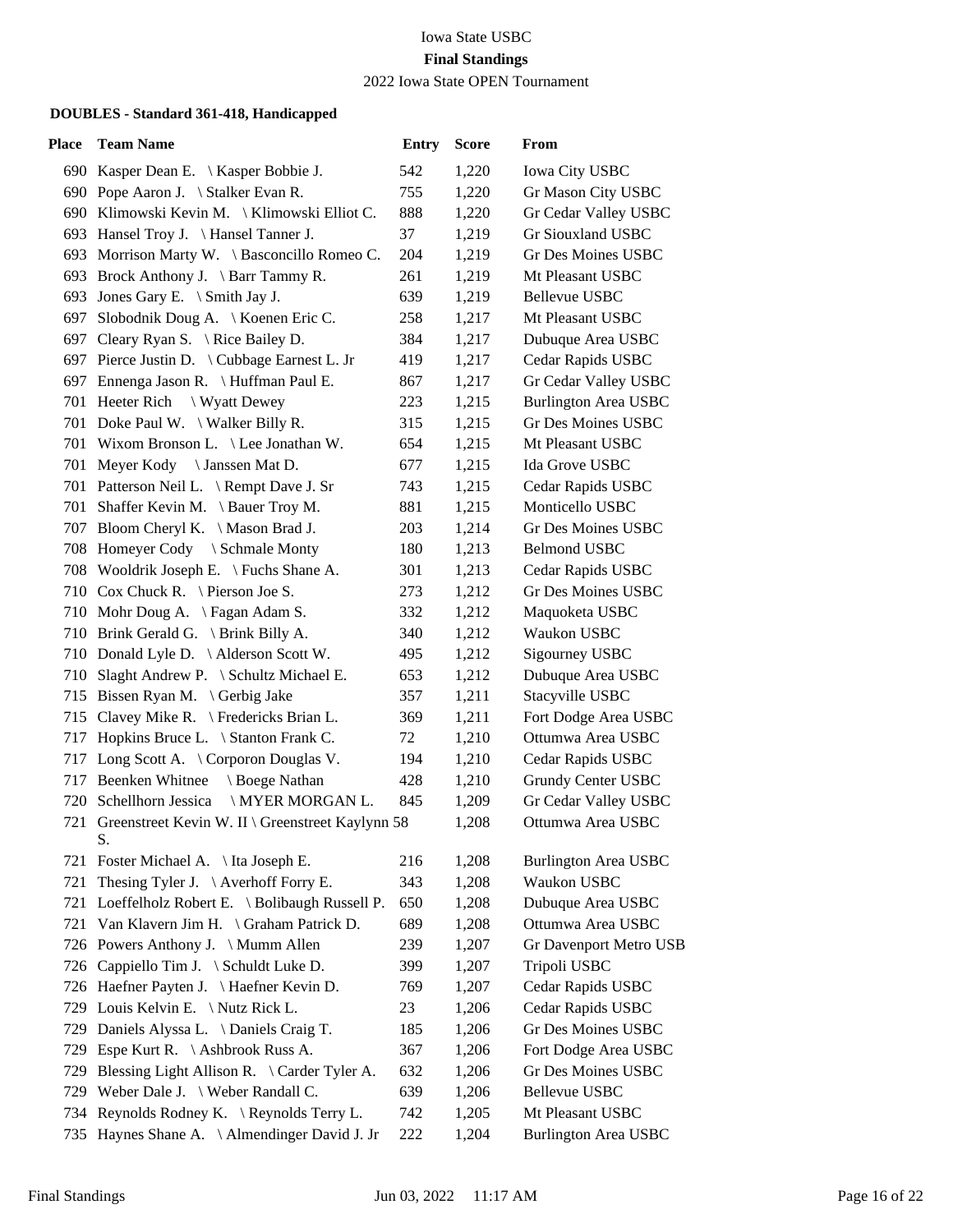2022 Iowa State OPEN Tournament

| Place | <b>Team Name</b>                                     | <b>Entry</b> | <b>Score</b> | From                        |
|-------|------------------------------------------------------|--------------|--------------|-----------------------------|
|       | 735 Gibson Raelynn<br>Stewart Justin                 | 241          | 1,204        | De Witt USBC                |
|       | 735 Mitchell Zachary B. \ Stone Brody C.             | 295          | 1,204        | Charles City USBC           |
|       | 735 Black Bronson B. \ Brooks Brandon M.             | 491          | 1,204        | Sigourney USBC              |
|       | 739 Hintze Kent W. \ Gifford Robert J.               | 517          | 1,203        | Estherville USBC            |
|       | 739 Totten Jesse L. \ Paulsen Matt R.                | 679          | 1,203        | Ida Grove USBC              |
|       | 741 Boche Thomas M. \ Boltz Logan P.                 | 219          | 1,202        | <b>Burlington Area USBC</b> |
| 741   | Starr Michael E. \ Rosine Richard D.                 | 365          | 1,202        | Gr Des Moines USBC          |
|       | 741 Roth Chris A. \ Hume Kevin J.                    | 420          | 1,202        | Cedar Rapids USBC           |
|       | 741 Abben James P. \ Powers Darren M.                | 425          | 1,202        | Osage USBC                  |
|       | 741 Knipfer Todd D. \ Knipfer Josh L.                | 654          | 1,202        | Mt Pleasant USBC            |
|       | 741 Bushore Alexandra M. \ Bushore Christian L. 767  |              | 1,202        | Ames Area USBC              |
|       | 741 Arnold Damien C. \ Lane Christopher L.           | 806          | 1,202        | Cedar Rapids USBC           |
|       | 748 Garden Aaron M. \ Gifford Jessie D.              | 17           | 1,201        | Charles City USBC           |
|       | 748 Myers Timothy E. \ Farrell Jeff A.               | 275          | 1,201        | Corydon USBC                |
|       | 748 Behnke Russell \ Kruse Brett R.                  | 301          | 1,201        | Cedar Rapids USBC           |
|       | 748 Boege Travis J. \Dougan Ryan E.                  | 877          | 1,201        | Gr Cedar Valley USBC        |
|       | 752 Spear Gregg R. \ Vasey Jaret T.                  | 135          | 1,200        | Ames Area USBC              |
|       | 752 Van Otegham Jacob J. \ Uthoff Elizabeth M.       | 142          | 1,200        | Cedar Rapids USBC           |
|       | 752 Jaeger Steve \ Graham Curt J.                    | 451          | 1,200        | <b>Iowa City USBC</b>       |
|       | 752 Berlin Scott M. \ Harris David L.                | 562          | 1,200        | Muscatine USBC              |
|       | 752 Fecher Shannon R. \ Fecher Matt A.               | 617          | 1,200        | Greene County USBC          |
|       | 757 Donnelly Donald J. Jr \ Way Darryl W.            | 160          | 1,199        | <b>Council Bluffs USBC</b>  |
|       | 757 Probasco George L. \ Wonderly Paul J.            | 206          | 1,199        | Gr Des Moines USBC          |
|       | 757 McAllister Doris A. \ McAllister Randy T.        | 245          | 1,199        | Dyersville USBC             |
|       | 760 Edwards Jock D. \ Scott Chaz M.                  | 328          | 1,198        | Maquoketa USBC              |
|       | 761 Fisher Jesse J. \Moore Kevin M.                  | 94           | 1,197        | Gr Des Moines USBC          |
|       | 761 Carrier-Gonzalez Shelby D. \ Marchand James 606  |              | 1,197        | Gr Davenport Metro USB      |
|       | R.                                                   |              |              |                             |
|       | 761 Thorson Dane S. \ Smith Don J.                   | 880          | 1,197        | Monticello USBC             |
|       | 764 Reed John R. \ Meyer Chad L.                     | 466          | 1,196        | Dubuque Area USBC           |
|       | 764 Bakula Scott W. \ Blong Leon I.                  | 599          | 1,196        | New Hampton USBC            |
|       | 764 Tobey Nathan R. \ Hofer Dan L.                   | 888          | 1,196        | Gr Cedar Valley USBC        |
|       | 764 Loveless Greg L. \ Hoffmann Gary A.              | 778          | 1,196        | Gr Mason City USBC          |
|       | 764 Robert Joshua J. \ Richmond Jeremiah 'Jp' P.     | 844          | 1,196        | Gr Cedar Valley USBC        |
|       | 769 Jensen Brian L. \ Johnson Robert O.              | 514          | 1,195        | Estherville USBC            |
|       | 769 Turney Jeff A. \ Dunne William J.                | 641          | 1,195        | Bellevue USBC               |
|       | 771 Lasher Susie C. \ Lasher Richard C.              | 204          | 1,194        | Gr Des Moines USBC          |
|       | 771 Fowlkes Jeremy \ Schiltz Tom                     | 441          | 1,194        | Oelwein USBC                |
|       | 771 Lerch Wayne A. \ Smith Gary G.                   | 771          | 1,194        | Anamosa USBC                |
| 771   | Sealine Douglas D. \ Baldus Alan F.                  | 824          | 1,194        | <b>Boone County USBC</b>    |
| 775   | Renslow Steven L. \ Waddell Chad A.                  | 158          | 1,193        | <b>Stuart USBC</b>          |
| 775   | Howell Jeromy J. $\setminus$ Kies Nick K.            | 339          | 1,193        | Maquoketa USBC              |
| 775   | Stephens Sheri \ Bushore Christopher L.              | 620          | 1,193        | Ames Area USBC              |
|       | 775 Wittenberg Matthew L. \ Whittington Dustin<br>R. | 751          | 1,193        | Muscatine USBC              |
|       | 779 Carl Daniel J. \ Tisl Mark F.                    | 44           | 1,192        | <b>Stuart USBC</b>          |
|       | 779 Brumley David A. \ Wahman Gregg D. Jr            | 45           | 1,192        | <b>Stuart USBC</b>          |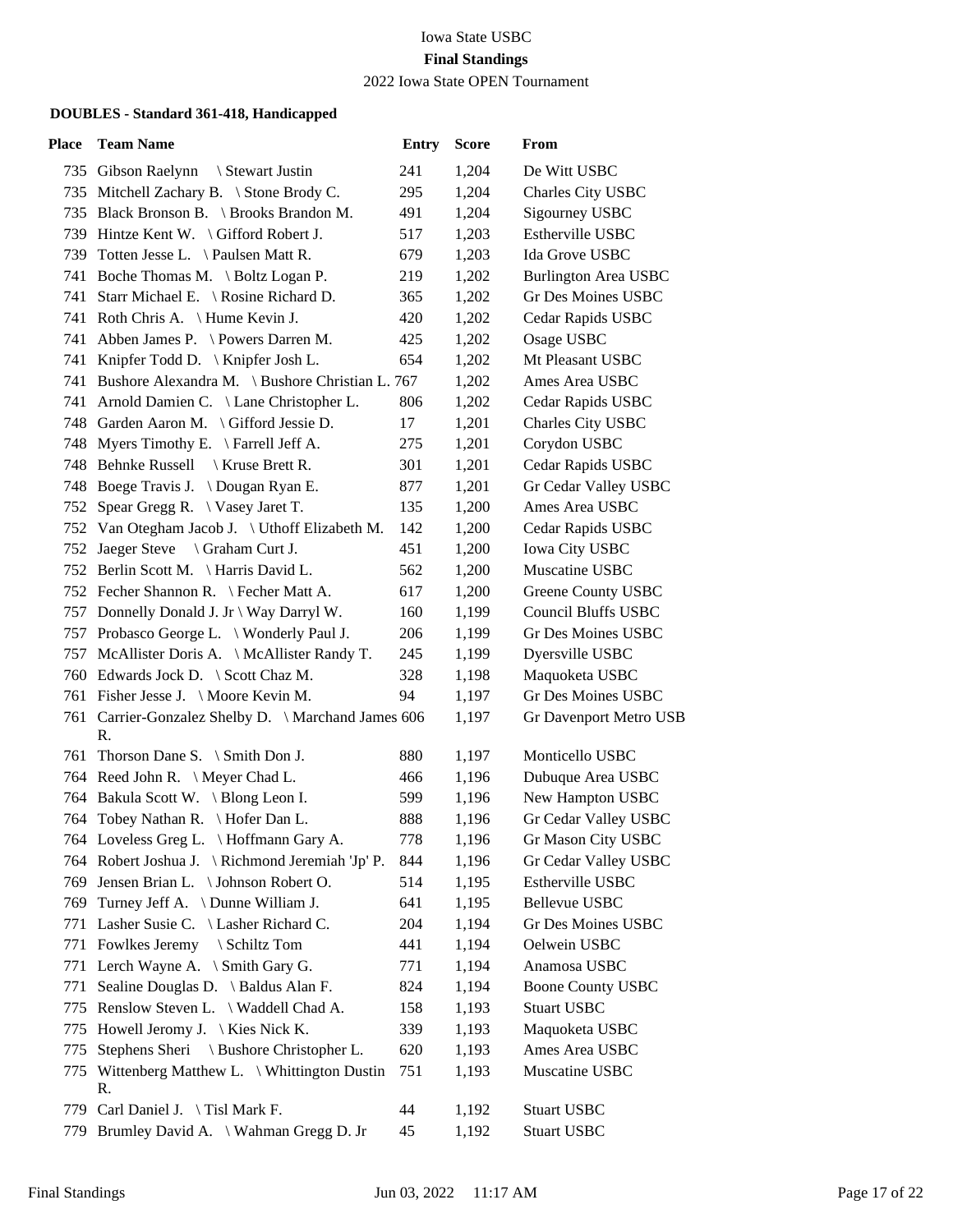# 2022 Iowa State OPEN Tournament

| Place | <b>Team Name</b>                           | <b>Entry</b> | <b>Score</b> | From                        |
|-------|--------------------------------------------|--------------|--------------|-----------------------------|
|       | 779 Keiper John E. \ Rollf Randy E.        | 54           | 1,192        | Ottumwa Area USBC           |
|       | 779 Duncan Donald L. \ Duncan Marty A.     | 112          | 1,192        | Ames Area USBC              |
|       | 779 Engel James T. \ Lott Caleb E.         | 216          | 1,192        | <b>Burlington Area USBC</b> |
|       | 779 Fuller Bill J. \ Barber David L.       | 279          | 1,192        | Cedar Rapids USBC           |
|       | 779 Wolfe David F. \ Scott Chris D.        | 732          | 1,192        | Cedar Rapids USBC           |
|       | 786 Graybill Gary W. \ Medearis Hal K.     | 26           | 1,191        | <b>Council Bluffs USBC</b>  |
|       | 786 Peterson Jesse \ Waterworth William E. | 347          | 1,191        | Waukon USBC                 |
|       | 788 Bates Brian J. \ Chavez Justin         | 57           | 1,190        | Ottumwa Area USBC           |
|       | 788 Ayers Gary L. \ Mortimer Kenneth L.    | 713          | 1,190        | <b>Council Bluffs USBC</b>  |
|       | 790 Franks Joseph A. \ Carlson Beau A.     | 642          | 1,189        | Muscatine USBC              |
|       | 791 Hunter Max<br>$\setminus$ Meyer Tim J. | 104          | 1,188        | Decorah USBC                |
|       | 791 Coffman Trisha A. \Hayden Dominic M.   | 114          | 1,188        | Gr Des Moines USBC          |
|       | 791 Smeins Duncan C. \ Klostermann Drew J. | 170          | 1,188        | Cedar Rapids USBC           |
|       | 791 Thomas Andrew J. \ Quakenbush Jodi R.  | 474          | 1,188        | <b>Council Bluffs USBC</b>  |
|       | 791 Bierman Jason W. \ Einck Kevin A.      | 604          | 1,188        | New Hampton USBC            |
|       | 796 Folsom Delayne \ Gonshorowski Steve    | 38           | 1,187        | Gr Siouxland USBC           |
|       | 796 Bartlett Sarah \ Tolentino Danny       | 164          | 1,187        | <b>Council Bluffs USBC</b>  |
|       | 798 Black Derrick J. \ Olson Tyler J.      | 40           | 1,186        | Ames Area USBC              |
|       | 798 Arduser Drew D. \ Behrends Quinn S.    | 774          | 1,186        | Monticello USBC             |
|       | 800 Johansen Lee A. \ Rodenberg Blake W.   | 460          | 1,185        | West Union USBC             |
|       | 800 Kruser Jamie L. \Ninneman Gene A.      | 759          | 1,185        | Dubuque Area USBC           |
|       | 802 Hall Robert L. \ Ostedgaard Alan R.    | 29           | 1,184        | Iowa City USBC              |
|       | 802 Swank Eric E. \ Applegate Michael J.   | 74           | 1,184        | <b>Burlington Area USBC</b> |
|       | 804 Carson Kristina E. \ Heefner Jay P.    | 84           | 1,183        | Cedar Rapids USBC           |
|       | 804 Grady Daniel L. \ Fulton John J.       | 138          | 1,183        | Cedar Rapids USBC           |
|       | 804 Hinrichs Brian J. \ Hinrichs Nathan T. | 776          | 1,183        | Monticello USBC             |
|       | 807 Edwards Ryne M. \Tesch Cale A.         | 169          | 1,182        | Cedar Rapids USBC           |
|       | 807 Kenney Marc<br>Pearl Nick A.           | 253          | 1,182        | Fort Dodge Area USBC        |
|       | 807 Minger Mark (Jeff) II \ Holub Loras J. | 486          | 1,182        | Anamosa USBC                |
|       | 807 Kramer Jerry N. \ Kramer Nick M.       | 780          | 1,182        | Humboldt Iowa USBC          |
|       | 811 Billman Wade D. \ Billman Dan L.       | 198          | 1,181        | Marshalltown Area USBC      |
|       | 811 Smith Terry A. \Thurm Bud R.           | 400          | 1,181        | Tripoli USBC                |
|       | 813 Pearson Jay P. \ Pearson Andy L.       | 279          | 1,180        | Cedar Rapids USBC           |
|       | 813 Bemiss Graig T. \ Chapman Charlie      | 443          | 1,180        | Oelwein USBC                |
|       | 813 Galle Brian J.   Kennedy Danny L.      | 727          | 1,180        | Dubuque Area USBC           |
|       | 816 Hassman Randy L. \ Sharp Michael R.    | 374          | 1,179        | Gr Mason City USBC          |
|       | 816 Lewis Brett M. \ Stein Douglas R.      | 733          | 1,179        | Cedar Rapids USBC           |
|       | 818 Engler Steven A. \Honts Greg P.        | 246          | 1,178        | Dyersville USBC             |
|       | 818 Miller Randy L. \ Miller Derek L.      | 454          | 1,178        | West Union USBC             |
|       | 820 Ross Kaleb L. \ Ross Doug              | 294          | 1,177        | Charles City USBC           |
|       | 820 Posey Jake M. \Turner Brandon M.       | 313          | 1,177        | Gr Des Moines USBC          |
| 820   | Thygesen Derrick C. \Thygesen Wes E.       | 533          | 1,177        | <b>Manning USBC</b>         |
| 823   | Sander Christopher \ Sander Douglas R.     | 202          | 1,176        | Gr Des Moines USBC          |
| 823   | Vaske Nathan P. $\setminus$ Kass Marty W.  | 383          | 1,176        | Dubuque Area USBC           |
|       | 823 Bird Monte D. \ Foubert Mike L.        | 494          | 1,176        | Sigourney USBC              |
|       | 826 Harris Tyler E. \ Wood Patrick L.      | 563          | 1,175        | Muscatine USBC              |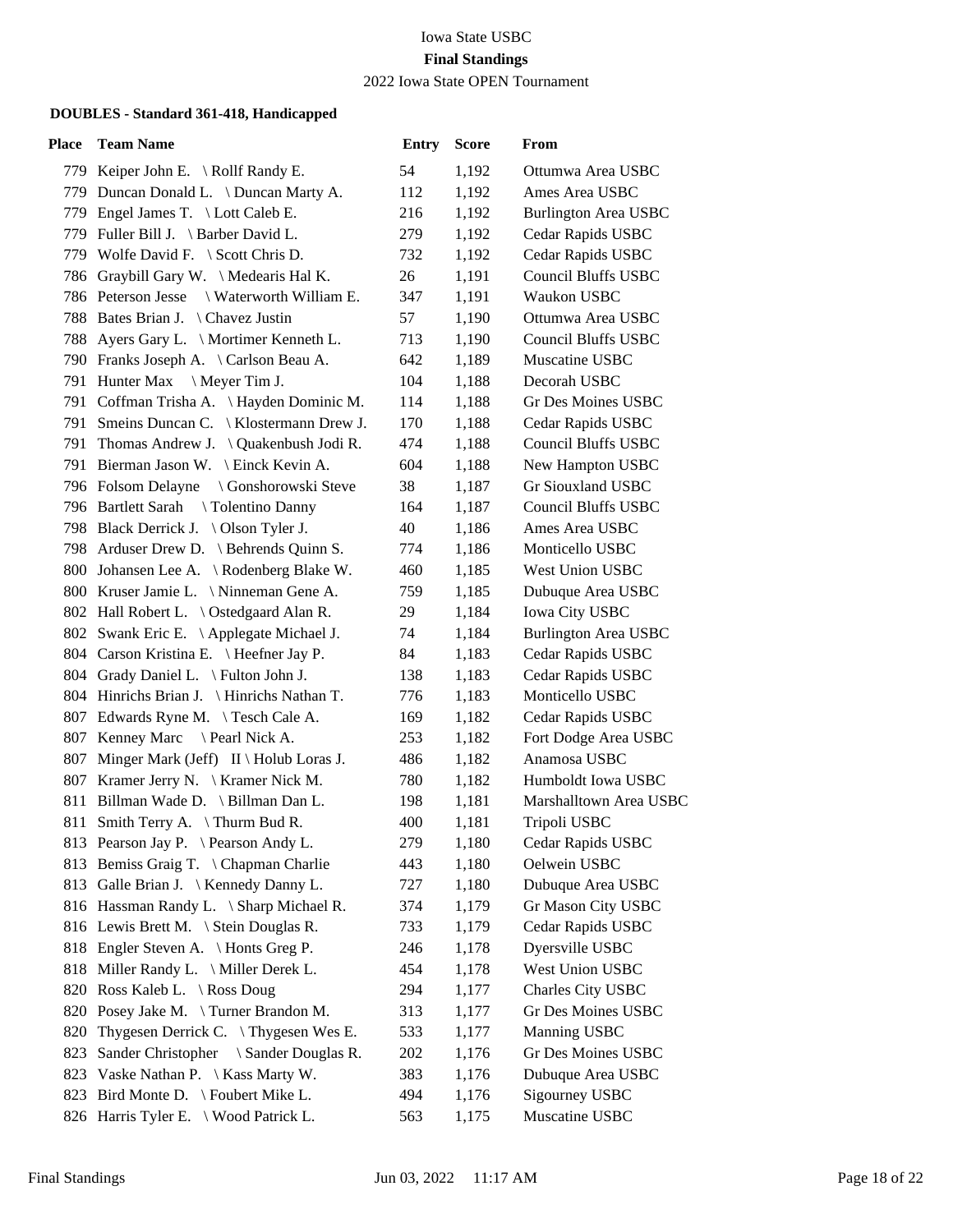2022 Iowa State OPEN Tournament

| Place | <b>Team Name</b>                                 | <b>Entry</b> | <b>Score</b> | From                       |
|-------|--------------------------------------------------|--------------|--------------|----------------------------|
|       | 827 Powers Jack A. \Powers Gary R.               | 27           | 1,174        | <b>Council Bluffs USBC</b> |
|       | 827 Goffinet Mark W. \ Spear Todd M.             | 135          | 1,174        | Ames Area USBC             |
|       | 827 Tucker Donnie L. \ Norris Brad J.            | 610          | 1,174        | Gr Davenport Metro USB     |
|       | 827 Meinsma Tom A. \ Hudson Carter J.            | 819          | 1,174        | Camanche USBC              |
|       | 831 Cryder Christian \ Cryder Robert L.          | 15           | 1,173        | Ames Area USBC             |
| 831   | Grimm Jerry W. \ Mc Guire Lyle D.                | 144          | 1,173        | Cedar Rapids USBC          |
|       | 831 Vanderheiden Drew C. \ Matthews Shawn A. 157 |              | 1,173        | <b>Stuart USBC</b>         |
|       | 831 Wolken Greg S. \ Uhlenberg Ron L.            | 211          | 1,173        | Marshalltown Area USBC     |
|       | 831 Buonanni Buzzy \ Benshoof Jesse L.           | 231          | 1,173        | Gr Des Moines USBC         |
|       | 831 Schiltz Stan M. \ Hennick Mike B. Sr         | 311          | 1,173        | Gr Des Moines USBC         |
|       | 831 Shea Ian W. \ Shea Brian W.                  | 332          | 1,173        | Maquoketa USBC             |
|       | 838 Boyles Charles E. \ Wax John R.              | 501          | 1,172        | Jasper County USBC         |
|       | 839 Hurmence Roger L. \ Liddle Terry J.          | 86           | 1,171        | Cedar Rapids USBC          |
|       | 839 Johnson Trent W. \Parson Todd E.             | 482          | 1,171        | <b>Gr Des Moines USBC</b>  |
|       | 839 Marshall David G. \ Bierbrodt Al             | 582          | 1,171        | Anamosa USBC               |
|       | 842 Kalinosky Adam M. \Jasper Gerald D.          | 24           | 1,170        | <b>Council Bluffs USBC</b> |
|       | 842 Dresden Doug R. \Adams David A.              | 52           | 1,170        | Keokuk USBC                |
|       | 842 Ohloff Jacob K. \ Stiner Logan               | 348          | 1,170        | Waukon USBC                |
|       | 842 Kiburz Klayton \ Menster Cody C.             | 898          | 1,170        | Monticello USBC            |
|       | 846 Marbach Jerry J. \ Vorwald Jeffrey J.        | 436          | 1,168        | <b>West Delaware USBC</b>  |
|       | 846 Hickman Damon L. \ Lindemann David J.        | 549          | 1,168        | Spencer USBC               |
|       | 846 Newman Adam D. \Newman Dale H. Jr            | 678          | 1,168        | Ida Grove USBC             |
|       | 849 Pfeiler Randy J. \ Gates Justin A.           | 65           | 1,167        | Dubuque Area USBC          |
|       | 849 Rauen Bill J. \ Kass Matt W.                 | 381          | 1,167        | Dubuque Area USBC          |
|       | 849 Traylor James T. III \ Birkey Mark E.        | 472          | 1,167        | <b>Council Bluffs USBC</b> |
|       | 849 Goldman Perry J. \Clark Kyle A.              | 735          | 1,167        | Oskaloosa USBC             |
|       | 853 Cox Donald Paul \ Harford Dennis E.          | 125          | 1,166        | Gr Davenport Metro USB     |
|       | 853 Weeks Eric R. \ Juza Tim C.                  | 552          | 1,166        | Spencer USBC               |
|       | 855 Houghton Glenn L. Jr \ Oder Troy C.          | 91           | 1,165        | Gr Des Moines USBC         |
|       | 855 Brown Robert D. \ Peters Brian J.            | 728          | 1,165        | Gr Davenport Metro USB     |
| 857   | Smith David R. \ Gilbert Michael A.              | 62           | 1,163        | Iowa City USBC             |
|       | 857 Meier Billy<br>\ Pietsch Thomas              | 491          | 1,163        | Sigourney USBC             |
|       | 857 Kinrade Scott M. \ White Justin D.           | 511          | 1,163        | Cedar Rapids USBC          |
| 857   | Gage Denzil R. \ Morris Jonathan                 | 714          | 1,163        | <b>Council Bluffs USBC</b> |
| 861   | Patterson David M. \ Possehn Kurtis E.           | 708          | 1,162        | Fort Dodge Area USBC       |
|       | 862 Harris Daniel J. \ Kimball Shawn D.          | 108          | 1,161        | Cedar Rapids USBC          |
| 863   | Burroughs Jeff S. $\setminus$ Smith Brandon L.   | 303          | 1,160        | Muscatine USBC             |
| 863   | Jewell Brandon<br>Lucht Dale A.                  | 513          | 1,160        | Estherville USBC           |
| 863   | Sickels Ralph<br>\ Jass Kendall R.               | 691          | 1,160        | Ottumwa Area USBC          |
| 863   | Hamand David A. \ Kamberger John W.              | 729          | 1,160        | Gr Mason City USBC         |
| 867   | Meyer Joseph \ Schleininger Ken                  | 514          | 1,159        | Estherville USBC           |
| 867   | Kohl Jennifer M. \ Kohl Heath R.                 | 904          | 1,159        | Dubuque Area USBC          |
| 867   | Schellhorn Donald A. \ Bond Robert F.            | 847          | 1,159        | Gr Cedar Valley USBC       |
| 870   | Jandik Red<br>\ Thompson Travis                  | 5            | 1,158        | Cedar Rapids USBC          |
|       | 870 Palmer Danny L. \ Palmer Austin L.           | 70           | 1,158        | Ottumwa Area USBC          |
|       | 870 Argo James D. \ Guest Lisa                   | 72           | 1,158        | Ottumwa Area USBC          |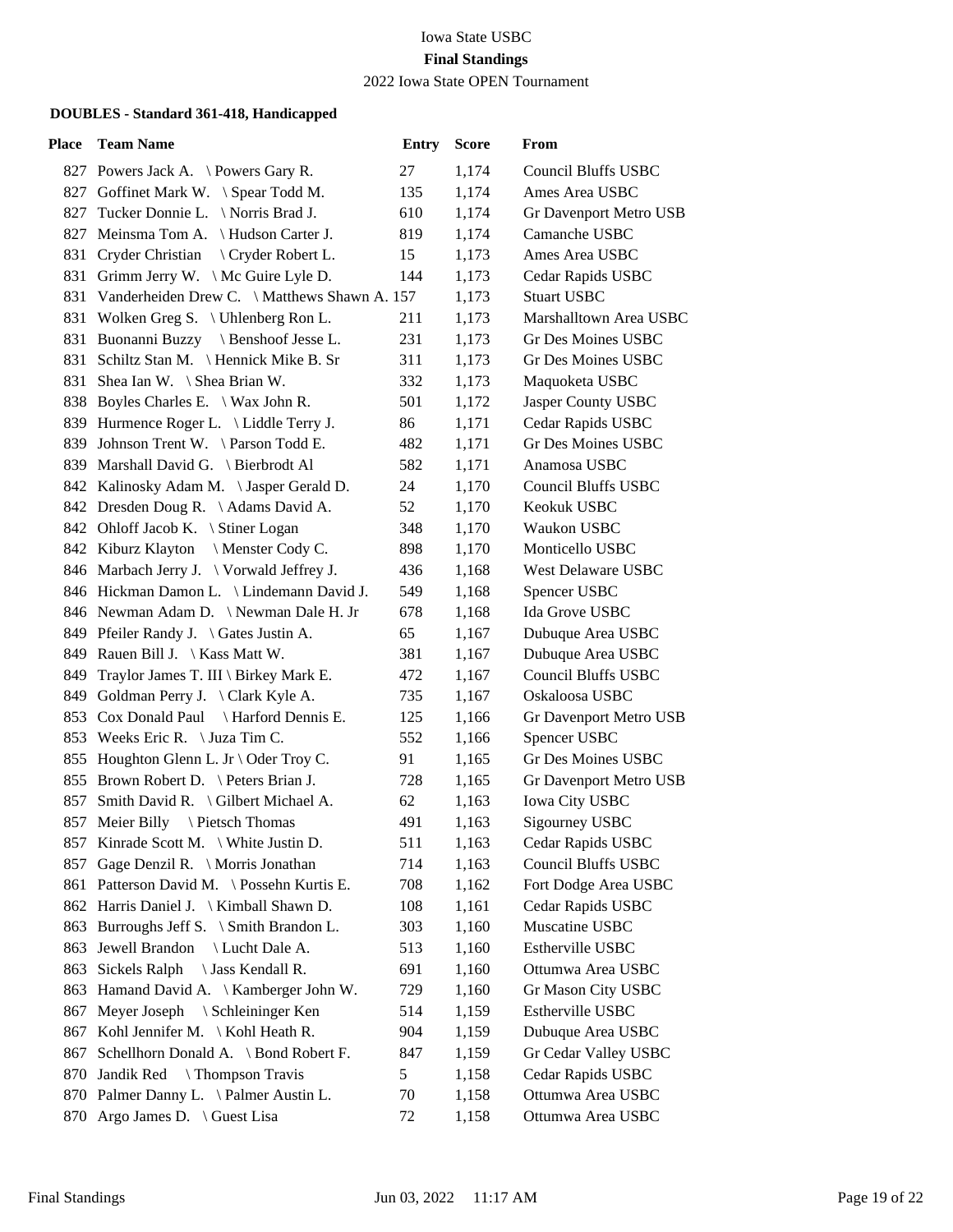2022 Iowa State OPEN Tournament

| <b>Team Name</b>                                | <b>Entry</b>                        | <b>Score</b>                                       | From                          |
|-------------------------------------------------|-------------------------------------|----------------------------------------------------|-------------------------------|
| 870 Stevens Larry J. \ Stevens Rick R.          | 178                                 | 1,158                                              | <b>Belmond USBC</b>           |
| 870 Mathes Haley J. \ Louis Doug G. Jr          | 660                                 | 1,158                                              | <b>Gr Des Moines USBC</b>     |
| 875 Lamb Brenda S. \ Vickroy Mike L.            | 34                                  | 1,157                                              | Jasper County USBC            |
| 875 Martin Douglas J. \Trcka Tom F. Jr          | 60                                  | 1,157                                              | Cedar Rapids USBC             |
| 875 Holder Brittany N. \ Hansen Kaleb J.        | 161                                 | 1,157                                              | Council Bluffs USBC           |
| 875 Rodriguez Marco A. \ Rodriguez Salvador     | 195                                 | 1,157                                              | Cedar Rapids USBC             |
| 875 Payton Lisa R. \ McCormick Cody J.          | 208                                 | 1,157                                              | Gr Des Moines USBC            |
| 880 Wear Draven M. \ Wear Don D.                | 50                                  | 1,156                                              | Gr Des Moines USBC            |
| 880 Johnson Phillip M. \ Plambeck Doug A.       | 527                                 | 1,156                                              | Red Oak USBC                  |
| 880 Harding Steve D. \ Bishop Beaver S.         | 554                                 | 1,156                                              | Muscatine USBC                |
|                                                 |                                     | 1,156                                              | Muscatine USBC                |
| 884 Arnold Amy \Arnold Bill                     | 53                                  | 1,155                                              | Keokuk USBC                   |
| 884 Metz David L. \ Wagner Dell G.              | 559                                 | 1,155                                              | Muscatine USBC                |
| 886 Waugh Doug L. \ Waugh Dalton                | 328                                 | 1,154                                              | Maquoketa USBC                |
| 886 Groth Darrell C. \ Ennenga Jason R.         | 566                                 | 1,154                                              | Muscatine USBC                |
| 888 Stansbery Roger E. \ Boehmer Andrew G.      | 599                                 | 1,153                                              | New Hampton USBC              |
| 888 Schmitz Dennis J. \ McCann Jake             | 859                                 | 1,153                                              | Gr Cedar Valley USBC          |
| 890 Kehm Theodore Jr \ Matthews Martin A.       | 472                                 | 1,152                                              | <b>Council Bluffs USBC</b>    |
| Shoafstall Terrance M. \ Boone Thomas D.<br>890 | 778                                 | 1,152                                              | Gr Mason City USBC            |
| 892 Wellington Kevin G. \ Strothman Scott F.    | 262                                 | 1,151                                              | Mt Pleasant USBC              |
| 892 Morse Wesley J. \ Dietz Chad D.             | 737                                 | 1,151                                              | Gr Davenport Metro USB        |
| 894 Jenkins Dan K. \ Hill Kyle M.               | 33                                  | 1,150                                              | Jasper County USBC            |
| 894 Nord Donald W. \Allen Wendy E.              | 125                                 | 1,150                                              | Gr Davenport Metro USB        |
| 894 Becker Alan C. \ Benn Fred F.               | 249                                 | 1,150                                              | Dyersville USBC               |
| 897 Harrison Rae \ Wisecup Kala                 | 254                                 | 1,149                                              | Fort Dodge Area USBC          |
| 898 Randall Mark A. \Dufoe Alex J.              | 4                                   | 1,147                                              | Cedar Rapids USBC             |
| 898 Jones Justin H. \ Heath Robert C. Sr        | 282                                 | 1,147                                              | Greene County USBC            |
| 898 McDowell Richard D.   Kuntz Derek E.        | 525                                 | 1,147                                              | Monticello USBC               |
| 901 Owens Matthew R. \ Ely Sean T.              | 195                                 | 1,146                                              | Cedar Rapids USBC             |
| 901 Souder Ray A. \ Clements Scott D.           | 262                                 | 1,146                                              | Mt Pleasant USBC              |
| 903 Eiben Hayo T. \ Nolan Shawn B.              | 772                                 | 1,145                                              | Monticello USBC               |
| 904 Sweezer Craig L. \ Bloom Phillip A.         | 742                                 | 1,144                                              | Mt Pleasant USBC              |
| 905 Lawrence Jonathan D. \ Merrifield Jason J.  | 510                                 | 1,143                                              | Cedar Rapids USBC             |
| Brown Rick A. \ Kayle Ryan J.                   | 852                                 | 1,143                                              | Gr Cedar Valley USBC          |
| 907 Woerdehoff James J. Jr \ Bebout Justin S.   | 243                                 | 1,142                                              | <b>Gr Davenport Metro USB</b> |
| Shoppa Thomas F. \ Shoppa Brady T.<br>907       | 562                                 | 1,142                                              | Muscatine USBC                |
| 907 Nelson Kevin A. \ Lemper Chris D.           | 891                                 | 1,142                                              | Gr Cedar Valley USBC          |
| 910 Matlage Darrell N. \ Matlage Phil L.        | 153                                 | 1,141                                              | <b>Gr Des Moines USBC</b>     |
| 910 Mitchell Thomas E. \ Fisher Benjamin        | 740                                 | 1,141                                              | Ames Area USBC                |
| 912 Benge Matthew A. \Collier Archie D.         | 23                                  | 1,140                                              | Cedar Rapids USBC             |
| 913 Glawe Rick C. \ Saunders Scott P.           | 102                                 | 1,138                                              | Cedar Rapids USBC             |
| 913 Merrifield Jaron T. \ Miell Bret            | 510                                 | 1,138                                              | Cedar Rapids USBC             |
| 913 Chick Danny E. Jr. \ Keller Richard J.      | 557                                 | 1,138                                              | Muscatine USBC                |
| 913 Riesberg Eunice L. \ Riesberg Andrew P.     | 688                                 | 1,138                                              | Grundy Center USBC            |
| 917 Renne Jeremy J. \Johnson Darwin             | 348                                 | 1,137                                              | Waukon USBC                   |
|                                                 | 180                                 | 1,136                                              | <b>Belmond USBC</b>           |
|                                                 | 918 Hellman Eddie C. \ Nash Todd D. | 880 Chapman Brian W. \Watkins-Schoenig Nile E. 834 |                               |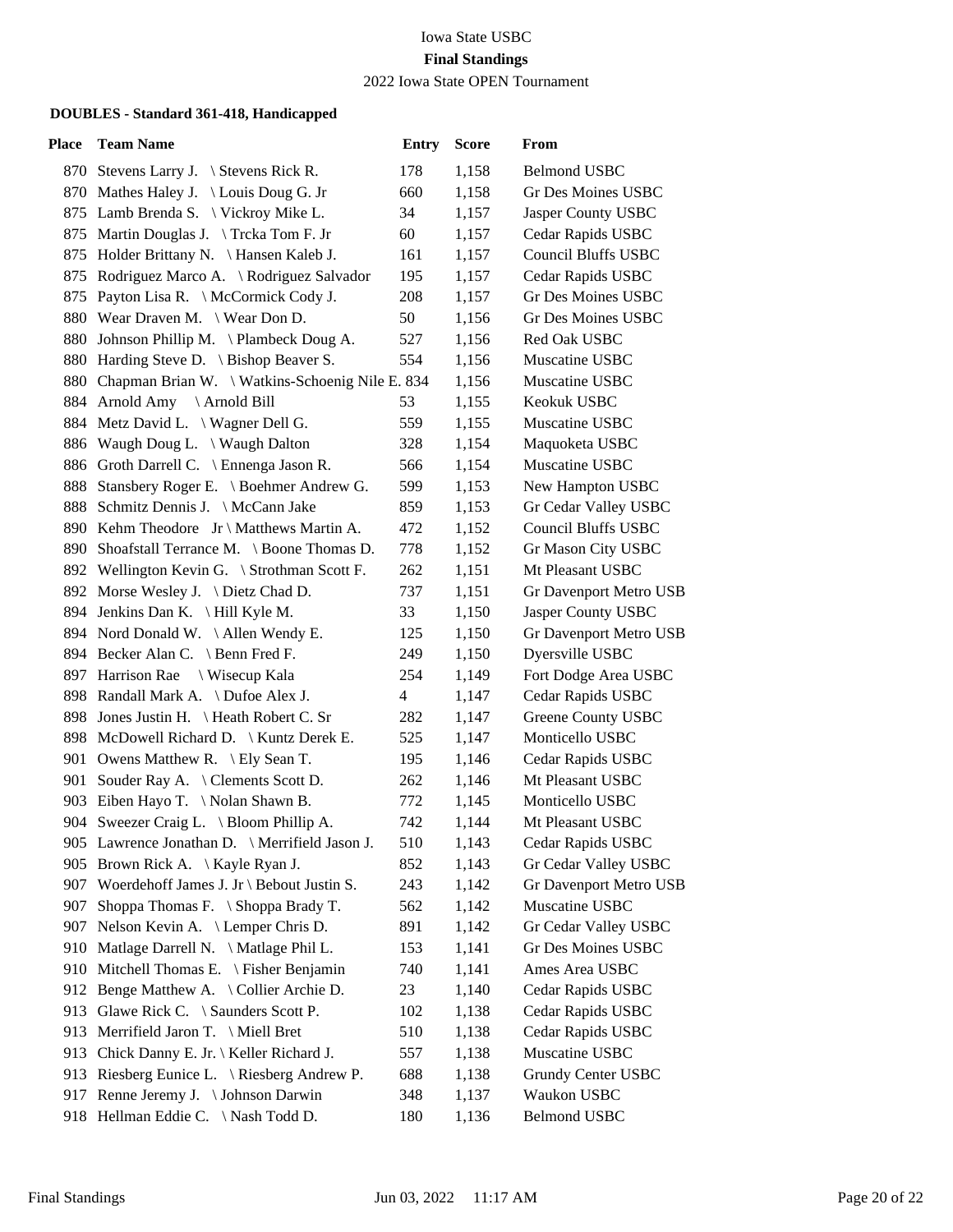2022 Iowa State OPEN Tournament

| Place | <b>Team Name</b>                                     | <b>Entry</b> | <b>Score</b> | From                      |
|-------|------------------------------------------------------|--------------|--------------|---------------------------|
|       | 918 Kimberley Dillon \ Hamersley Bruce A.            | 662          | 1,136        | Gr Des Moines USBC        |
|       | 920 Farley Joshua S. \ Banes Mitchell G.             | 260          | 1,135        | Mt Pleasant USBC          |
|       | 920 Kelly Mark L. \ Kelly Bruce J.                   | 597          | 1,135        | Bellevue USBC             |
|       | 922 Haas Terrell \ Wilson Blaine                     | 430          | 1,134        | West Delaware USBC        |
|       | 922 Brown Rick A. \ Good Donald E.                   | 809          | 1,134        | Oskaloosa USBC            |
|       | 924 Hammel Lacey \ Hammel Doug C. Jr                 | 123          | 1,133        | Keokuk USBC               |
|       | 924 Greve Karl A. \Greve Jeff A.                     | 718          | 1,133        | Camanche USBC             |
|       | 926 Hudson Paula \ Konz John F.                      | 231          | 1,132        | Gr Des Moines USBC        |
|       | 927 Brown Matt R. \ Nepple Kevin J.                  | 625          | 1,130        | Carroll Area USBC         |
|       | 927 Lake Kevin R. \ Epperson Brian W.                | 816          | 1,130        | Eldora USBC               |
|       | 929 Breashears Tom E. \ Barner Barton S.             | 485          | 1,129        | Anamosa USBC              |
|       | 929 Luze Steve P. \ Becker Eric P.                   | 731          | 1,129        | Gr Davenport Metro USB    |
|       | 931 Powers Andrew D. \ Meyer Dennis D.               | 168          | 1,128        | <b>St Ansgar USBC</b>     |
|       | 931 Mason Chris M. \ Gragg Christopher D.            | 203          | 1,128        | Gr Des Moines USBC        |
|       | 931 Derganz Sara \ Brame Randy L.                    | 327          | 1,128        | Maquoketa USBC            |
|       | 931 Sherlock Kevin M. \Andrews Karl R.               | 616          | 1,128        | Greene County USBC        |
|       | 931 Moore Travis A. \ Edgerton Xavier                | 723          | 1,128        | Fort Dodge Area USBC      |
|       | 936 Spies Justin P. \ Henry Owen W.                  | 452          | 1,127        | West Union USBC           |
|       | 937 Sizemore Bob W. \ Wohlleber Alexis               | 263          | 1,126        | Mt Pleasant USBC          |
|       | 937 Faux Jody L. \ Mathews Mike M.                   | 499          | 1,126        | <b>Gr Des Moines USBC</b> |
|       | 939 Schmidt Erik D. \ Schriever Chad D.              | 293          | 1,125        | Charles City USBC         |
|       | 940 Chapman Jeffrey \ Chapman Jacob A.               | 501          | 1,124        | Jasper County USBC        |
|       | 941 Grimm Daniel L. \ Grimm Dion T.                  | 296          | 1,122        | Cedar Rapids USBC         |
|       | 941 Ristau Richard J. \Newby Eric D.                 | 800          | 1,122        | Forest City USBC          |
|       | 943 Delagardelle Nicole M. \Delagardelle Blake<br>W. | 852          | 1,121        | Gr Cedar Valley USBC      |
|       | 944 Lenhart Doug K. \ Frost Dylan                    | 188          | 1,120        | Gr Des Moines USBC        |
|       | 944 Jensen Ryan<br>Burke Daniel J.                   | 376          | 1,120        | Gr Mason City USBC        |
|       | 944 Fagan Kyle \ Wessels Mike F.                     | 436          | 1,120        | West Delaware USBC        |
|       | 947 Naber Randy \ Carpenter Rick D.                  | 558          | 1,119        | Muscatine USBC            |
|       | 947 Brindle Jerry A. \ Holden Jon M.                 | 810          | 1,119        | Ames Area USBC            |
|       | 949 Ernzen Dan C. \ Hoffmann Gary D.                 | 381          | 1,118        | Dubuque Area USBC         |
|       | 949 Dew Robert C. Jr \ Newman Candace A.             | 868          | 1,118        | Gr Cedar Valley USBC      |
|       | 951 Chatfield Melinda M. \ Fortin William L.         | 257          | 1,117        | Mt Pleasant USBC          |
|       | 952 Adams Kris J. \Darrah Josh M.                    | 124          | 1,116        | Ames Area USBC            |
|       | 953 Griffiths Edward J. \ Brem Stephanie             | 267          | 1,113        | Mt Pleasant USBC          |
|       | 953 Larsen Todd J. \ Benson Tharin M.                | 346          | 1,113        | Waukon USBC               |
|       | 953 Oswald Paul J. \ Oswald Josh J.                  | 881          | 1,113        | Monticello USBC           |
|       | 956 Caffrey Daniel R. \ Mitchell Jerry               | 294          | 1,111        | Charles City USBC         |
| 957   | Wright Antonio \ Wright Dave L. Jr                   | 430          | 1,109        | West Delaware USBC        |
| 957   | Stanton Kenneth R. \ Lawrence Robert E.              | 525          | 1,109        | Monticello USBC           |
| 957   | Ahmann Robert J. \ Michels Dennis J.                 | 763          | 1,109        | Bellevue USBC             |
|       | 960 Lane Robert M. \ Smith Garrett                   | 60           | 1,105        | Cedar Rapids USBC         |
| 960   | Stepanek Trent D. \ Barron Art P.                    | 278          | 1,105        | Cedar Rapids USBC         |
|       | 962 Weirup Christopher L. \ Weirup Randy L.          | 334          | 1,100        | Maquoketa USBC            |
|       | 963 Egan Bradley M. \ Christie Dennis J.             | 762          | 1,099        | Gr Des Moines USBC        |
|       | 964 Houts Brett A. \Ahmann Tom J.                    | 300          | 1,094        | Cedar Rapids USBC         |